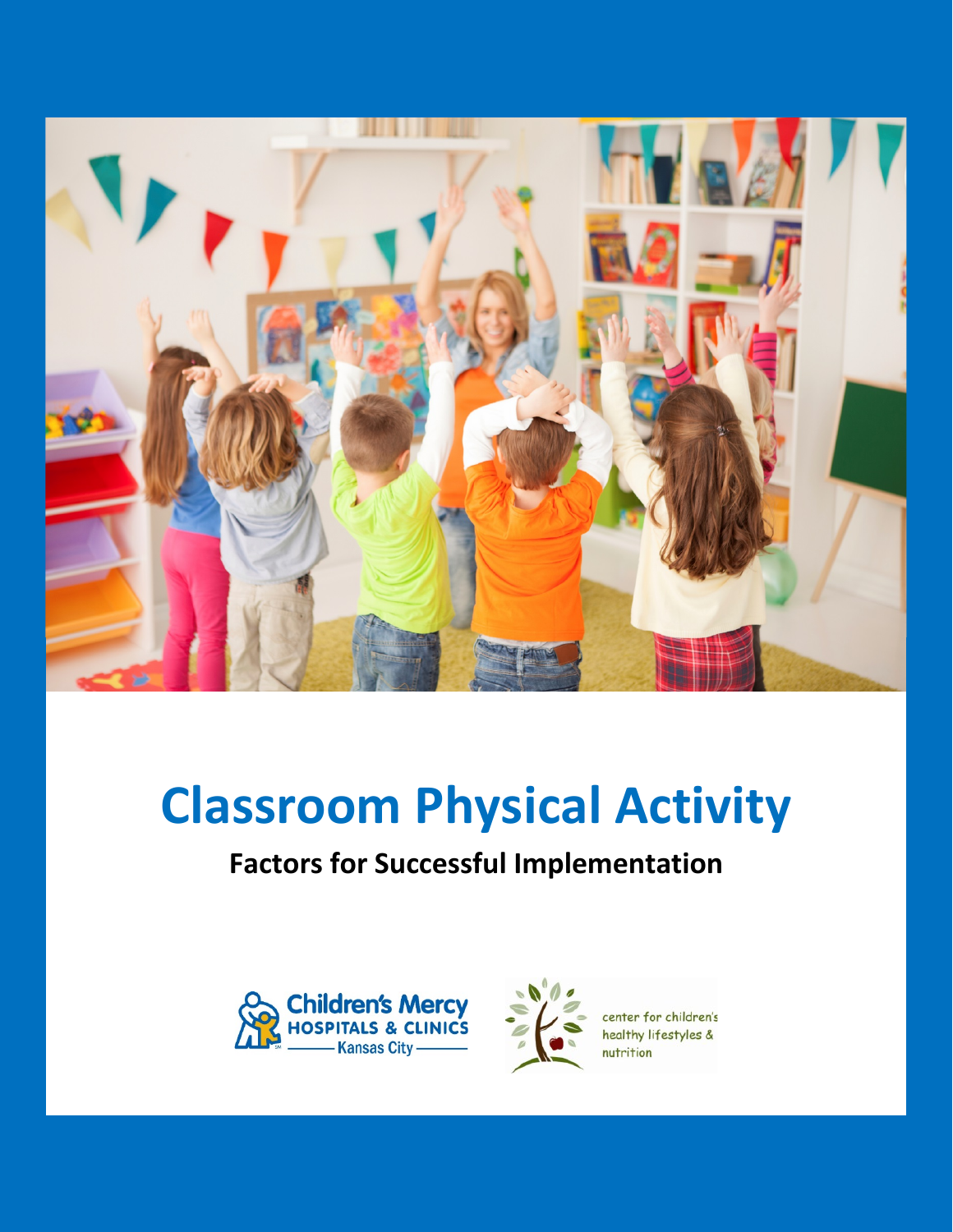# **Introduction**

It is well documented that students today do not get enough physical activity, with only 42% of American children ages 6-11 years achieving the recommended 60 minutes a day.<sup>1</sup> Creating opportunities for students to be physically active during normal classroom time is one way to help students be healthier, perform better academically, and improve classroom behavior.

This document was created for stakeholders interested in the implementation of classroom-based physical activity (CBPA) in elementary schools. It was developed by a team at Children's Mercy Kansas City and is based on a study of 37 existing classroom physical activity programs to identify factors that could impact real-world implementation in schools. The purpose of the study was to identify strengths and weaknesses in existing program resources for supporting classroom physical activity.

The purpose of this document is to support successful, ongoing implementation of classroom physical activity by sharing findings from the study, a directory of programs, and recommendations with key stakeholders, such as teachers, parents, school administrators, program developers, and education or public health organizations. The study findings point to important considerations for supporting ongoing school-wide implementation of classroom physical activity and specific strengths of various program resources.

# **Methods**

A systematic Google search was conducted to find existing CBPA programs. Eligible programs were those that 1) were published in the English language, 2) at least partially aimed to increase physical activity in the classroom, and 3) targeted any grade from K-6<sup>th</sup>. Programs were not eligible if they 1) did not cover classroom physical activity, 2) were created as part of a research study but were not available to the public, 3) were once available but no longer had active websites, or 4) were based outside of the United States. From this search, our team identified 37 programs for inclusion in our study.

Our team then developed a list of 51 program characteristics and implementation factors (described at the end of this document) based on a commonly used implementation framework called the Consolidated Framework for Implementation Research (CFIR).2 The materials and resources provided by each of the 37 programs were assessed by our study team, using a rigorous process involving two independent coders.<sup>3</sup> For each of the 51 program characteristics and implementation factors, the coders identified whether and to what extent the resources provided by the program addressed each. The findings below represent whether program materials covered each construct (Yes or No). The following pages present our findings and recommendations to assist key stakeholders in supporting ongoing implementation of classroom physical activity.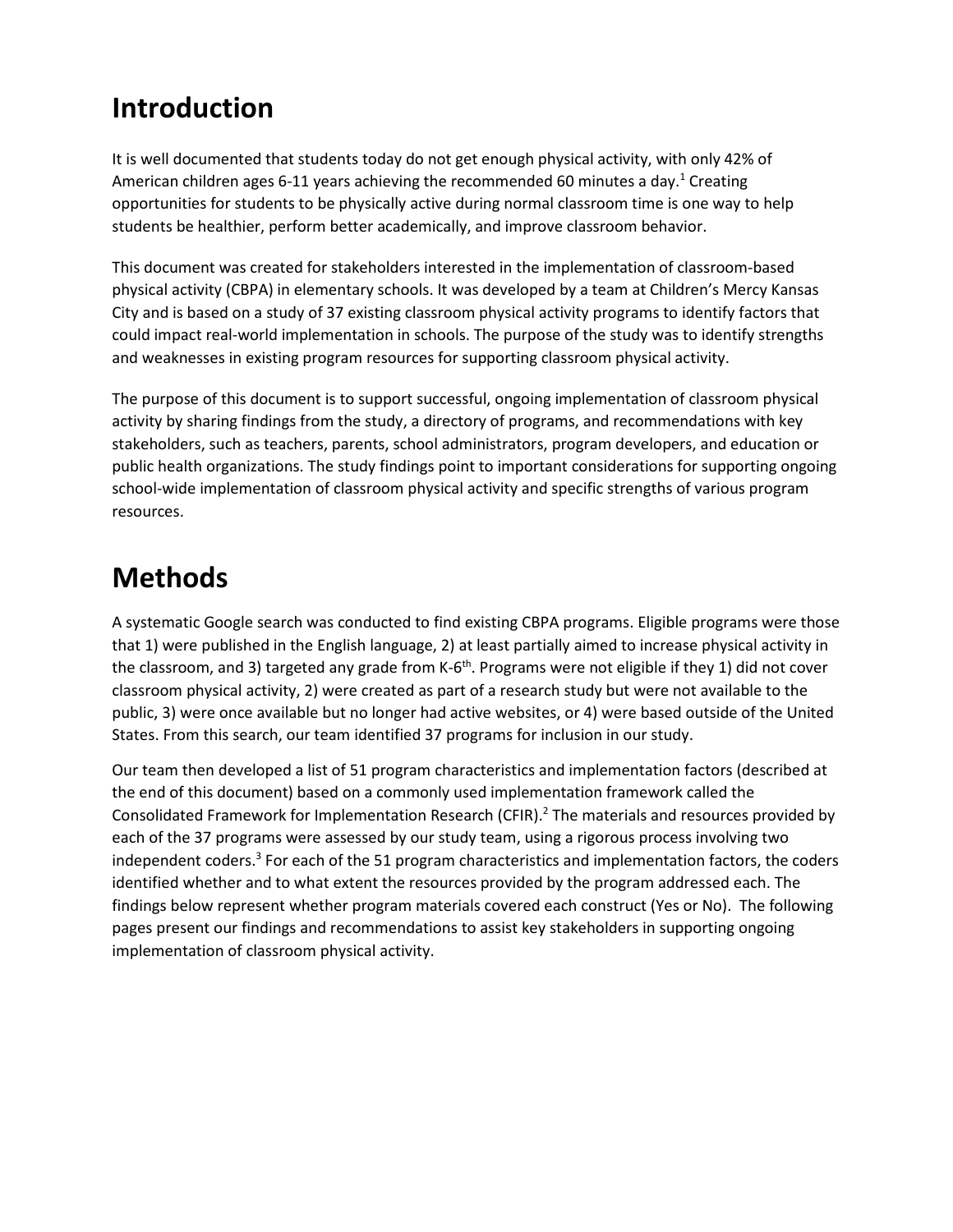# **Findings**

**STRENGTHS**

**STRENGTHS** 

**GAPS**

Overall, the classroom physical activity programs we reviewed provide schools and teachers with a wide variety of options to choose from, which is beneficial for selecting a program that fits within each school or teacher's unique needs and environment. However, not all programs provide the same level of resources or support for ongoing implementation.

## **Summary of Key Findings:**

- 15 of the 37 programs included activities that could be integrated into the academic curriculum, 28 included implementation materials (e.g., manual/guide) rather than only activity instructions, 22 were free to adopt, and 9 had published research evidence.
- For programs that were free (n = 22) versus fee-based (n = 15), there were no significant differences in their coverage of factors impacting implementation. This means that a free program provides content to support implementation just as well as a fee-based program, based on our study.
- Programs that had published research evidence more frequently addressed school-wide implementation factors, such as policy adoption, school readiness, and use of implementation leaders, than programs that did not have published research evidence.
- Programs that targeted the school as a whole, rather than the teachers individually, also more frequently addressed school-wide implementation factors, which include leadership engagement, school climate, marketing, and external involvement.
- No programs had extensive coverage of implementation factors, with programs covering an average of 8 of the 28 implementation factors assessed.
- Some programs offered detailed support manuals focused on teacher skill-building and/or initial adoption. However, clear gaps emerged, with little content focused on other implementation factors such as school climate (i.e., shared perceptions of individuals), teacher-level behavior change techniques (e.g., goal setting and monitoring), and program maintenance (i.e., ongoing implementation).

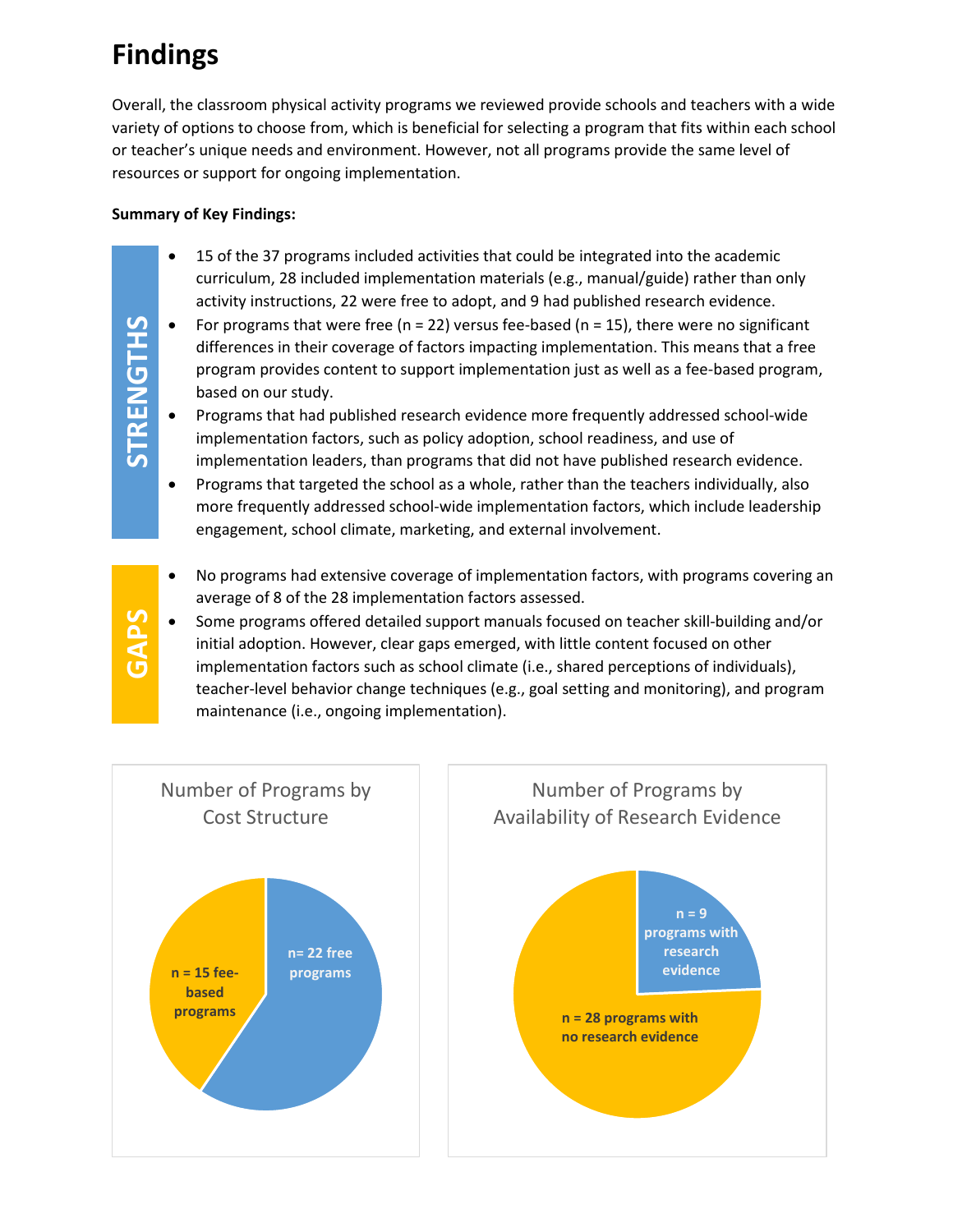The 51 program characteristics and implementation factors our team coded were divided among four categories that are known to impact implementation, including: 1) characteristics of the program or intervention, 2) the inner school setting, 3) characteristics of individuals within the school, and 4) process. Text bolded in **blue** below represent factors covered by a large number of programs (strengths), while text bolded in **gold** represent factors covered by few programs (gaps).

#### **Characteristics of the Program**



Intervention characteristics include objective facts about the program and what it provides. More than half of programs provided materials to facilitate implementation (n = 28), were offered for free (n = 22), addressed integrating classroom physical activity into the curriculum (n = 22), and targeted schoollevel adoption ( $n = 20$ ).

**Implementation materials** can guide users in implementing a program by providing instructions for implementation, as well as providing options for implementing the program in a way that fits within the structure of the school or classroom.

Addressing **curriculum integration** helps teachers (and administrators) get kids active while meeting academic requirements. It has been shown that classroom-based physical activity helps kids learn, further supporting schools in reaching academic standards.

Materials **targeted to the school** can support a culture where classroom physical activity is seen as something to be implemented by the entire school, not just the responsibility of individual teachers.

Less than half of programs offered training ( $n = 15$ ), activity videos ( $n = 15$ ), or had published research evidence (n = 9), and very few provided advanced

personal or tailored implementation support (n = 3). Adopting a program that offers **training** and **personalized implementation support** for CBPA can give schools and teachers additional resources to successfully incorporate physical activity into the classroom. Providing activity **videos** can make CBPA more accessible to teachers, while using a program that has been shown to be effective through **research** and evaluation can help support implementation of CBPA initiatives that are likely to have a positive impact on student health, academic achievement, and behavior.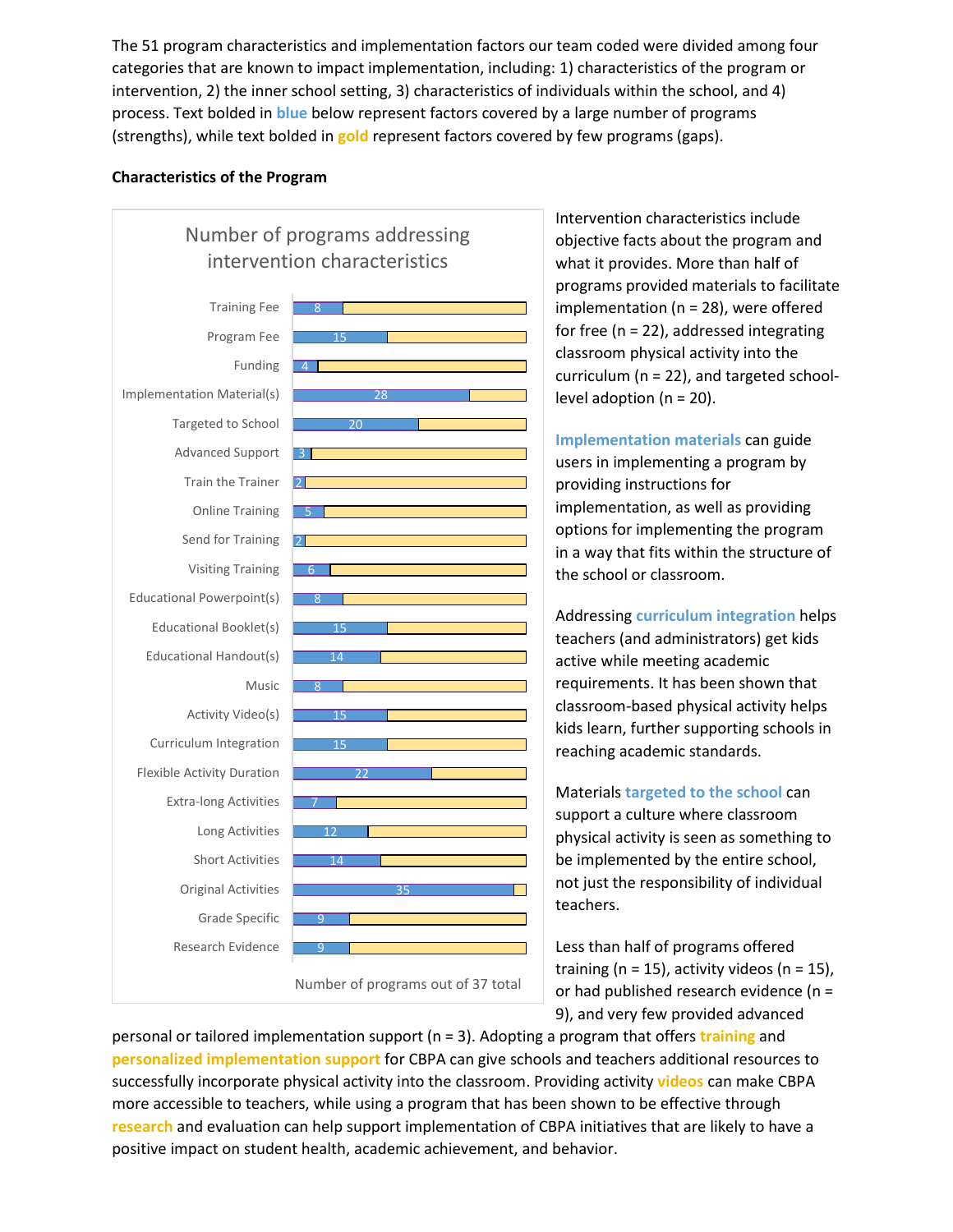

The inner setting includes factors related to internal structure, organizational politics, and culture that can influence program implementation. We coded 14 implementation factors related to the inner setting. Of these, adapting activities based on early implementation and compatibility (**compatibility adaptations**) was addressed by the over half of the programs ( $n = 21$ ). This provides teachers with information on how to adapt the program to the specific needs of their students.

A few programs provided **marketing materials** to promote implementation by teachers (marketing materials teachers, n = 14). Very few programs addressed **school readiness** for implementing classroom physical activity ( $n = 2$ ). The school's level of readiness could be an important factor in whether teachers are able to implement CBPA, as a low level of readiness might mean that schools are asking teachers to focus their energy elsewhere. **Leadership engagement** (n = 6), **gauging/affecting** 

**climate** (n = 6), and **policy incorporation** (n = 9) were only addressed by a handful of programs. These factors are important for supporting ongoing, school-wide implementation of classroom based physical activity. Without engaged and supportive school leadership, a positive school climate around classroom physical activity, or the incorporation of CBPA into school wellness policies, teachers may feel they lack the support needed to implement CBPA programs on a consistent and ongoing basis.

#### **Characteristics of Individuals within the School**

The characteristics of individuals category relates to how the beliefs, attitudes, knowledge, and skill of individuals within an organization can impact implementation. We identified 6 implementation factors related to characteristics of individuals within the school setting. Most programs addressed both the **non-health benefits** (n = 30) and the **health benefits** (n = 28) of classroom physical activity. This information highlights the key benefits of classroom physical activity to teachers and administrators, helping to secure their buy-in.

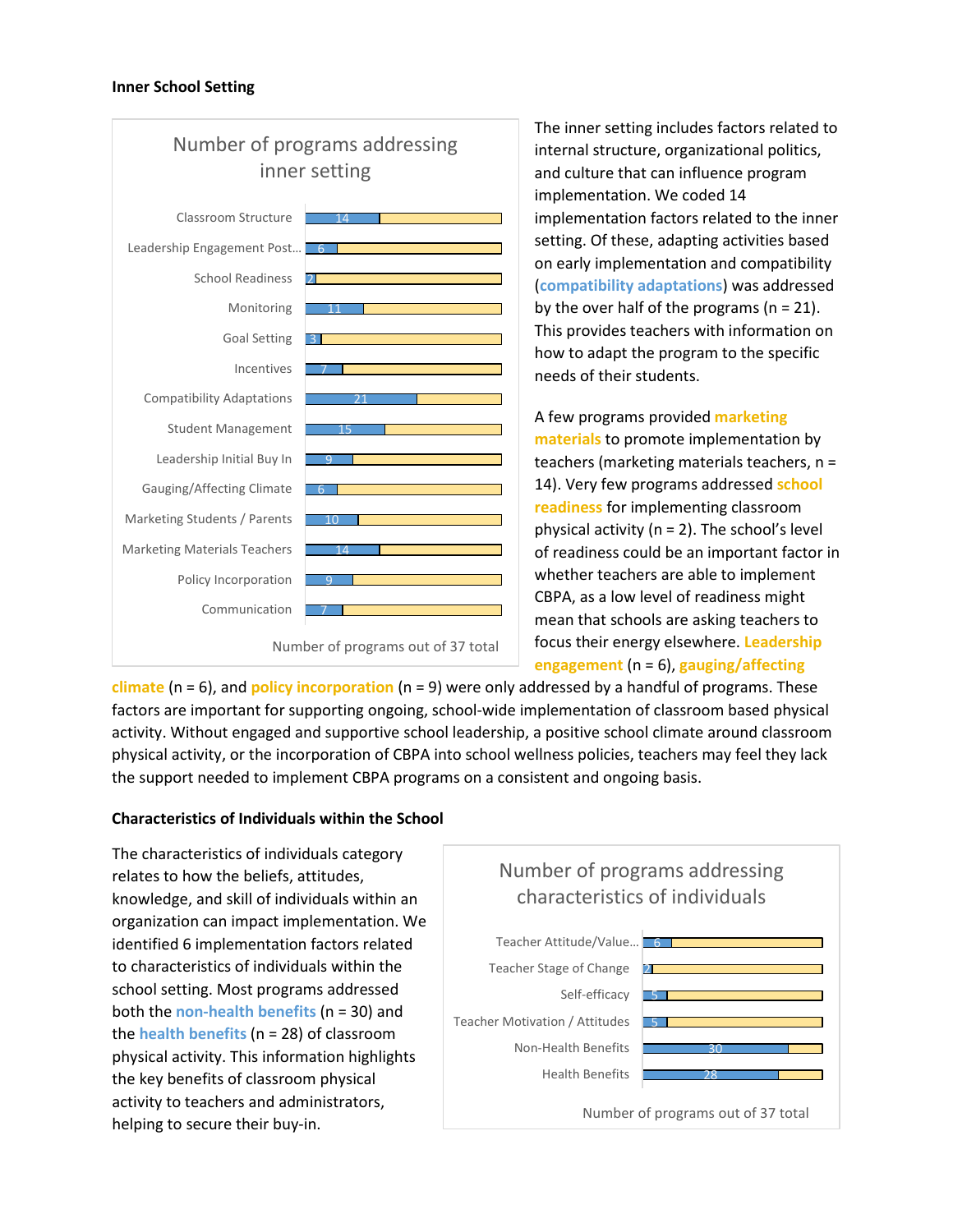However, very few addressed factors related to gauging a **teacher's stage of change** and tailoring the program accordingly (n = 2), increasing teacher confidence for implementing the program (**self-efficacy**, n = 5), increasing **teacher motivation and attitudes** to implement or support the program (n = 5), or improving teacher attitudes and values about their own physical activity (**teacher attitude/value toward PA**, n = 6). Addressing teacher behavior and attitudes can support teachers valuing the implementation of classroom physical activity and their level of confidence in providing CBPA to students.

#### **Process**



The process category includes those factors that impact planning, engaging and executing the program, as well as reflecting and evaluating outcomes of the program. We coded 8 implementation factors related to process. Most programs included a specific number of minutes to engage students in classroom physical activity each day and/or described how frequently activities should be done (e.g. 3, 10-minute activity blocks each day)(**dose/dose quantity**, n = 29). This information can help teachers understand how much time they are contributing to students' total minimum of 60 minutes of physical activity each day.

Several programs also provided materials or resources to help teachers schedule classroom

physical activity, such as indicating the best times to conduct the activities during the day or week (**scheduling materials**, n = 17), as well as providing materials or resources on the importance of **teacher participation** in the activities with students (n = 15). Scheduling CBPA may seem challenging to teachers but offering scheduling materials can help them fit CBPA within existing schedules, while teachers can also benefit from activities by joining in with their students and modeling physically active behavior.

Only one program addressed **enforcement** around or **accountability** for implementing the program (accountability, n = 1). Identifying goals, reporting progress toward goals, and having procedures in place to address lapses in program implementation can encourage teachers and schools to implement the program on an ongoing basis, maximizing the benefits to the school, classroom, and students.<sup>4</sup>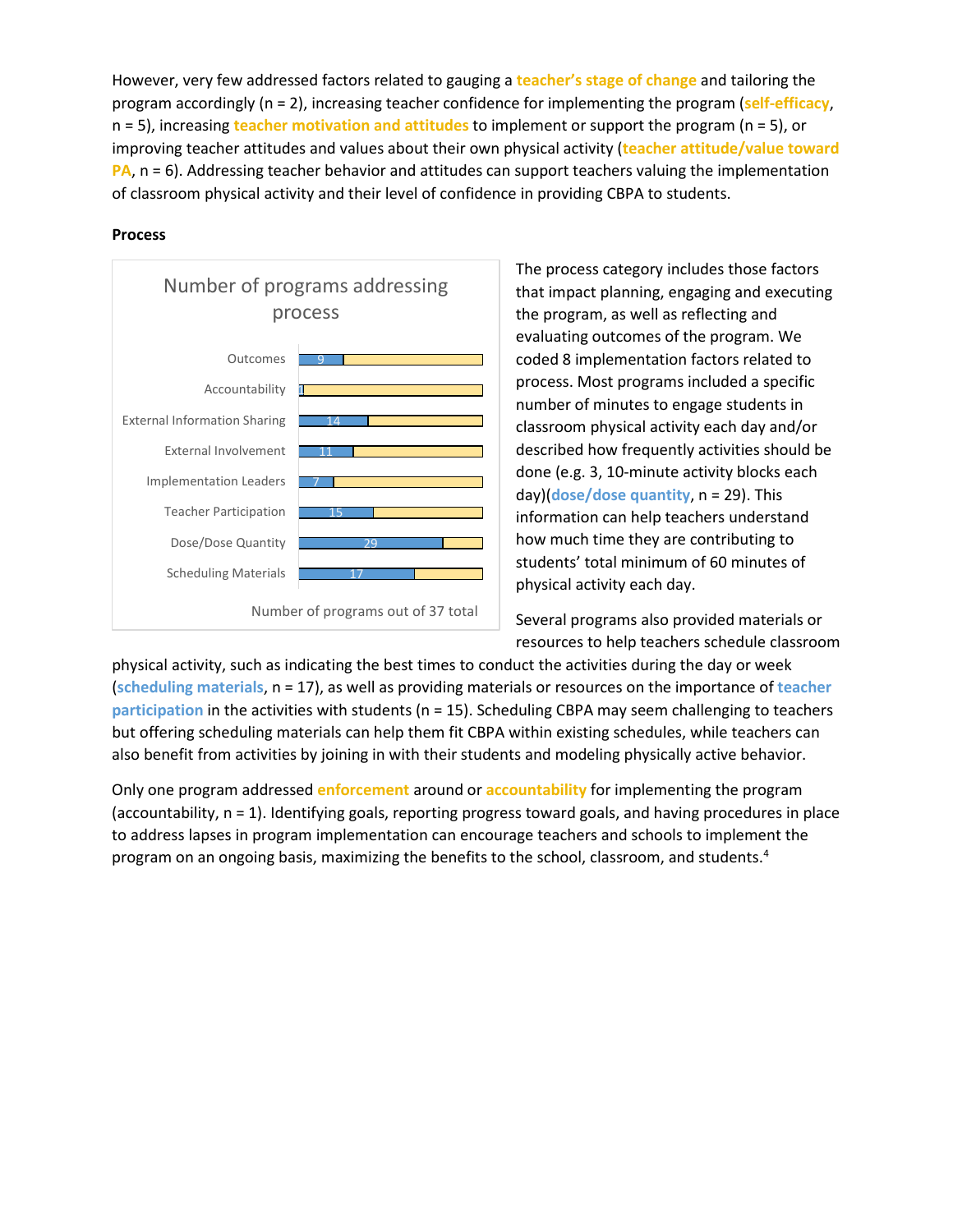# **Stakeholder Recommendations**

Each of the stakeholders below can support implementation of classroom physical activity. Based on our findings, we provide the following recommendations for supporting and encouraging ongoing implementation of CBPA.

### **Teachers**

- ♦ Be a leader by setting and monitoring goals for incorporating PA breaks in your classroom.
- ♦ Talk to your school administrators about classroom physical activity and create a culture that supports all teachers to be involved
- ♦ Collect "data" on your classroom PA program and the impact it's having on student behavior, academic achievement, and health (e.g. changes in average classroom test scores, etc.). Share this with your school administrators and students' parents to gain their buy-in and support.
- $\bullet$  Review the directory of programs available below to identify components of programs that fit your classroom needs and structure.

# **Parents/PTA/PTO**

- ♦ Talk to your school administrators and teachers about classroom physical activity, and work to gain buy-in to support implementation and a culture where classroom physical activity is valued.
- ♦ Help your kids gain enthusiasm for physical activity by encouraging it at home and throughout the day.

### **School Administrators**

- Support teachers in receiving professional development and training opportunities specific to classroom physical activity implementation.
- ♦ Create and support a culture where classroom physical activity is valued.
- ♦ Review the directory of programs available below and consider what would be a match for your school's needs.
- ♦ Send reminders to teachers to use CBPA via email, newsletters, or announcements
- $\bullet$  Show explicit support in person give teachers positive feedback when they utilize CBPA in their classroom

# **Program Creators**

- ♦ Develop support materials for teachers and schools that address ways to overcome organizational- and individual-level barriers to ongoing implementation and maintenance.
- ♦ Develop and provide training and coaching to teachers and schools on creating a culture that supports ongoing school-wide implementation

#### **External Organizations (e.g. Departments of Education)**

- ♦ Develop resources that supplement existing CBPA program to address organizational- and individuallevel barriers and support schools to establish a culture of ongoing school-wide implementation of CBPA.
- ♦ Conduct research and evaluation to identify effective strategies for supporting increased rates of implementation of classroom physical activity programs.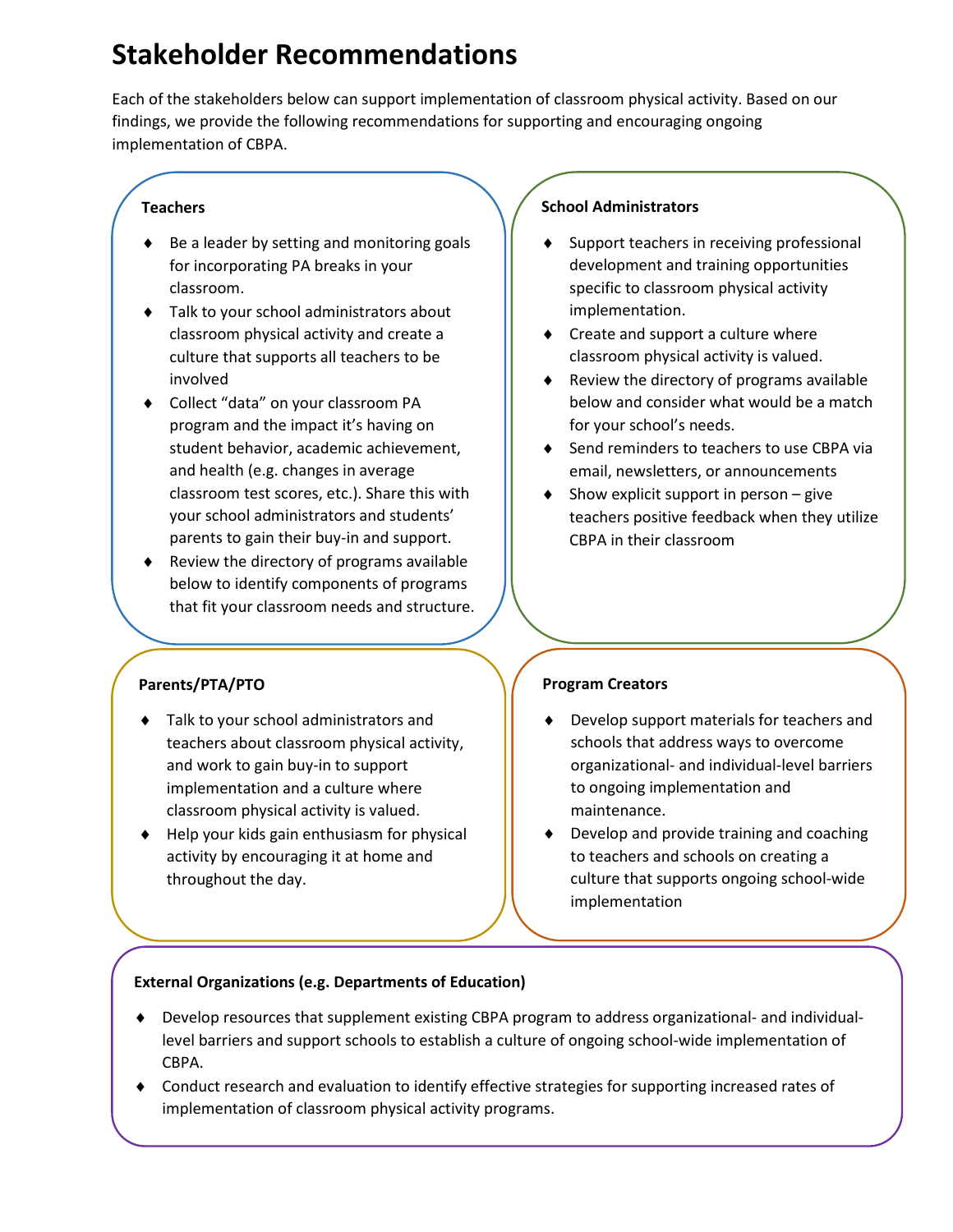# **Directory of Classroom Physical Activity Programs**

Use this directory of classroom physical activity programs to identify a program or components of a program that fit the needs of your classroom or school. This is not meant to be an exhaustive list of programs or an endorsement of any particular program, but includes those reviewed as part of the Children's Mercy research study. Each of these programs was available online at the time this study was conducted and the information provided was collected in the fall of 2017.

# **Key: The following icons are used in the directory to identify key intervention characteristics and implementation factors provided in each program.**

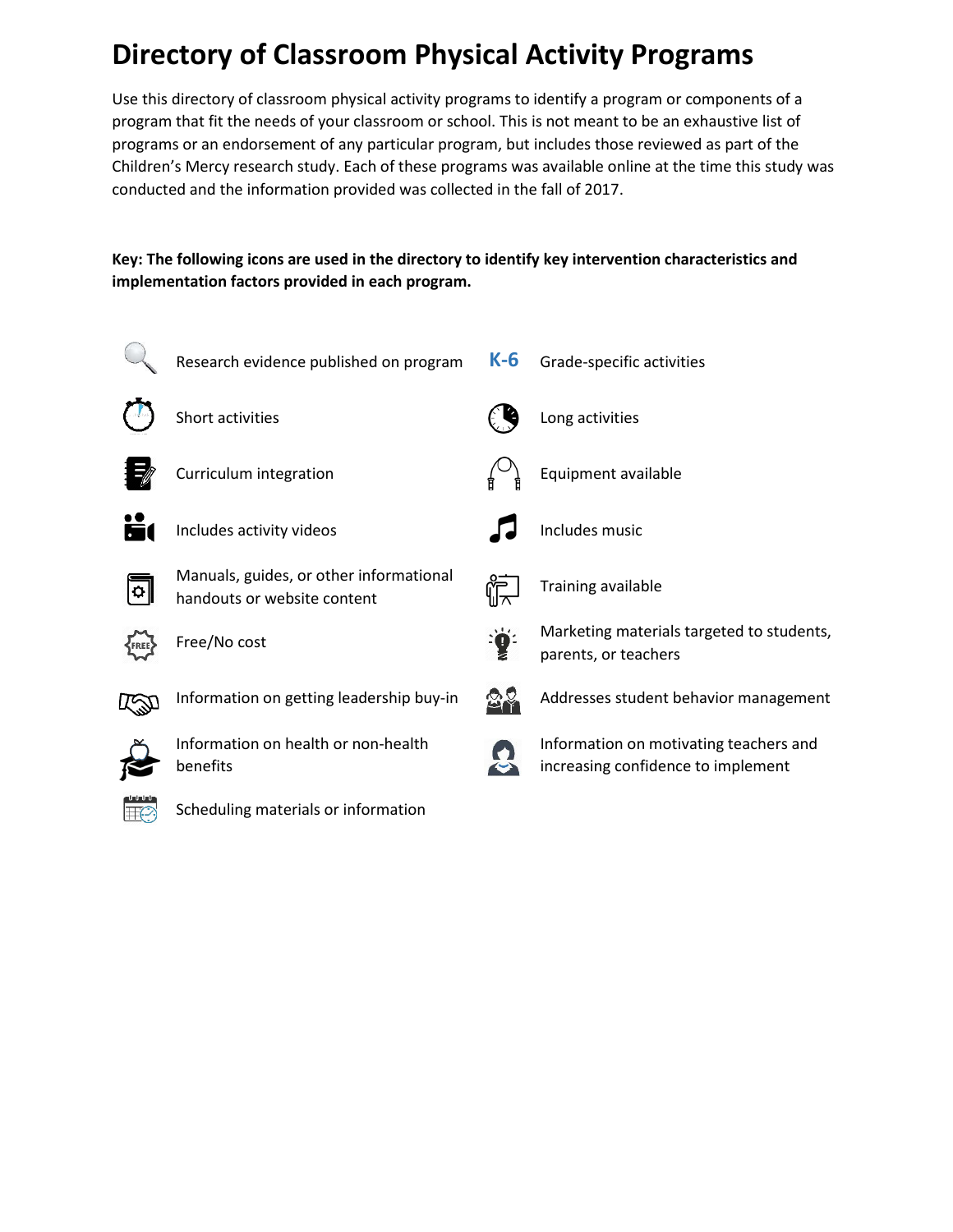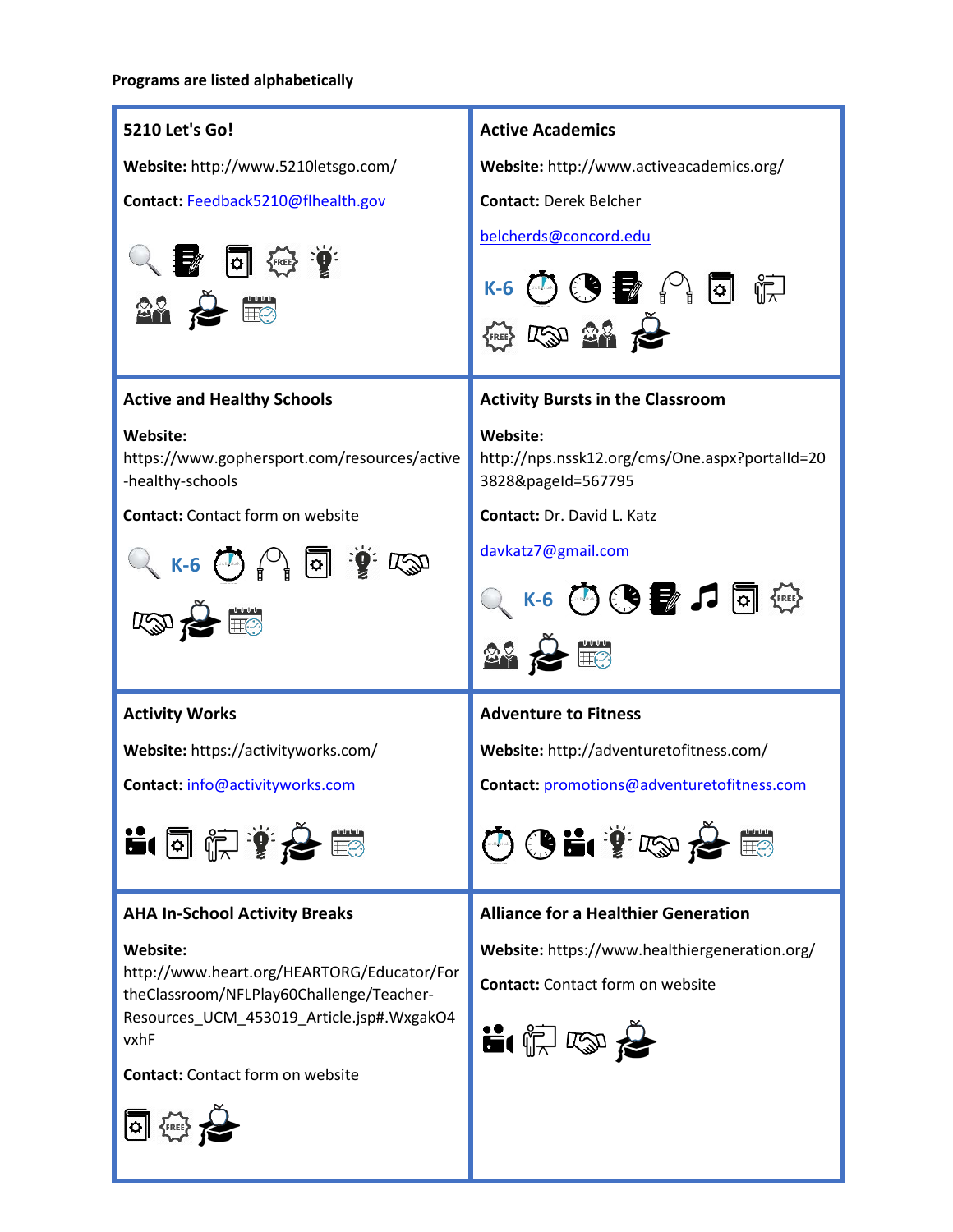### **Brain Breaks**

#### **Website:**

https://www.teacherspayteachers.com/Product /Brain-Breaks-120-Classroom-Activities-For-Grades-K-6-1624649

**Contact:** N/A



### **Energizers**

#### **Website:**

http://eatbettermovemore.org/sa/enact/school /documents/afterschool.pa.programs.K-5- Energizers.pdf

**Contact:** [dubosek@ecu.edu](mailto:dubosek@ecu.edu)



# **Brain Breaks: 60 Quick and Engaging Brain Break Cards**

### **Website:**

https://www.teacherspayteachers.com/Product/B rain-Breaks-Cards-60-Super-Fun-Brain-Break-Activity-Cards-956957

**Contact:** Rachel Lynette[, reallyrachel@gmail.com](mailto:reallyrachel@gmail.com)



# **Energizing Brain Breaks**

**Website:** http://www.energizingbrainbreaks.com/

**Contact:** [dsladkey@naperville203.org](mailto:dsladkey@naperville203.org)



# **Exercise Breaks in the Classroom**

#### **Website:**

http://exercisebreaksplus.com/Exercise\_Breaks in the classroom.html

**Contact:** Bobbi Jarvis,

[info@exercisebreaksplus.com](mailto:info@exercisebreaksplus.com)



# **Fuel Up to Play 60**

**Website:** https://www.fueluptoplay60.com/

**Contact:** help@fueluptoplay60help.com



# **FitWizard**

**Website:** http://fitwizard.org

**Contact:** [contact@fitwizard.org](mailto:contact@fitwizard.org)



# **Get Fit TN**

**Website:** https://www.getfit.tn.gov/

**Contact:** [getfit.info@tn.gov](mailto:getfit.info@tn.gov)

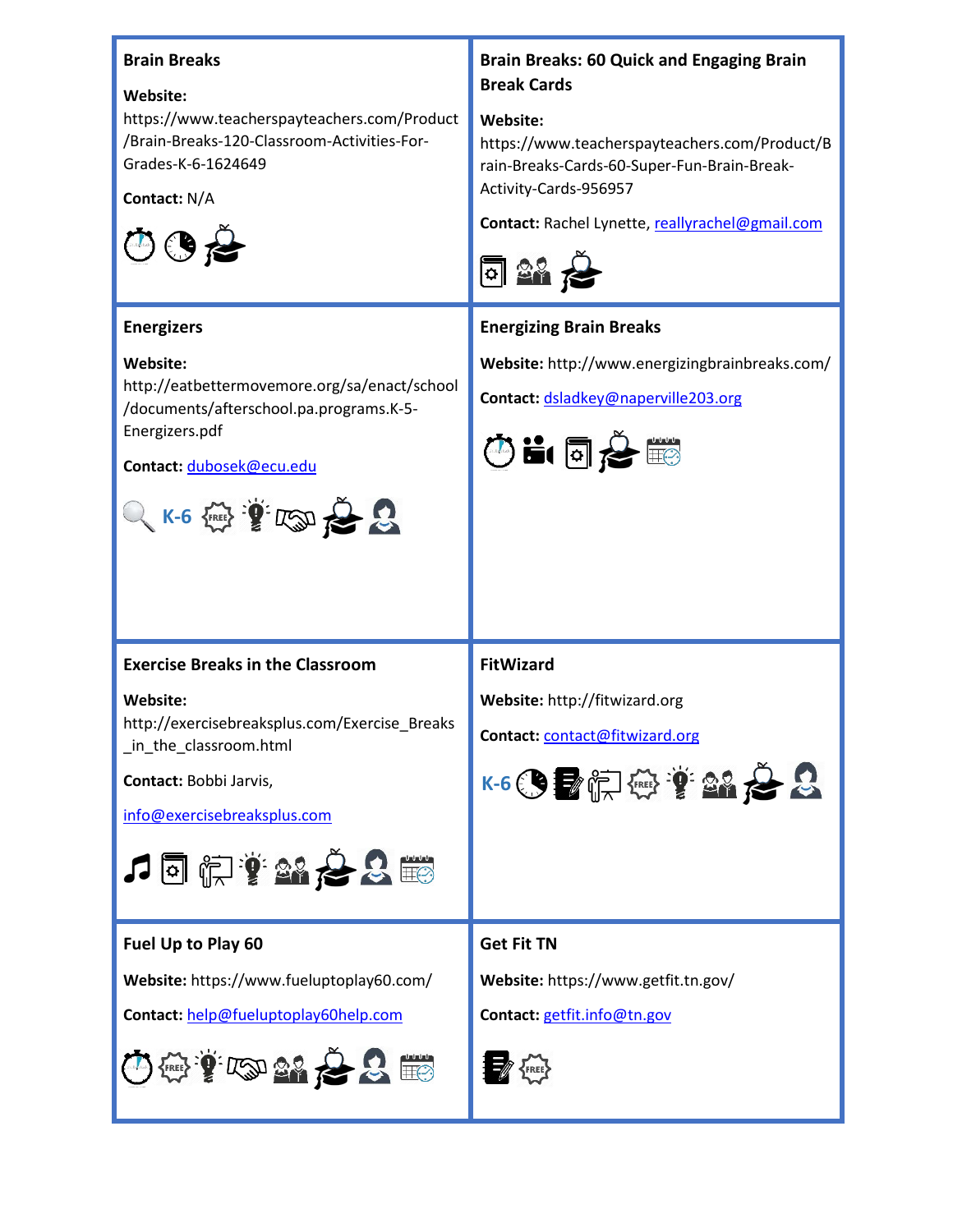| GoNoodle                                    | <b>GoNoodle Plus</b>                                           |
|---------------------------------------------|----------------------------------------------------------------|
| Website: https://www.gonoodle.com/          | Website: http://about.gonoodle.com/plus                        |
| Contact: support@gonoodle.com               | Contact: support@gonoodle.com                                  |
| 中国の電話のも                                     | 005 L 1025                                                     |
| <b>Instant Recess</b>                       | <b>JAM</b>                                                     |
| Website: http://www.instantrecess.com/      | Website: http://www.healthetips.com                            |
| Contact: Darlene,                           | Contact: info@healthetips.com                                  |
| dedgley@yanceyfellowship.org                | ◎●晶儒                                                           |
| $\mathbf{G}$ i 1                            |                                                                |
| <b>Kid's Health</b>                         | Let's Move Active Schools (West Virginia)                      |
| Website: https://kidshealth.org/            | Website:                                                       |
| Contact:  coleman@ActionforHealthyKids.org  | https://wvde.state.wv.us/healthyschools/LetsMov<br>e.php       |
| 回重的行                                        | Contact: Keith Burdett,<br>kburdett@access.k12.wv.us           |
|                                             |                                                                |
| <b>Math in Your Feet</b>                    | Move4Thought                                                   |
| Website: http://www.mathinyourfeet.com/     | Website: https://moveforthought.ning.com/                      |
| Contact: Malke Rosenfeld, mjrbton@gmail.com | <b>Contact: Patti Delger and Carrie Scheidel,</b>              |
| 香中国 山東 長野                                   | patti.delger@iowa.gov, carrie.scheidel@iowa.gov<br>■ 画 ※ 2 2 2 |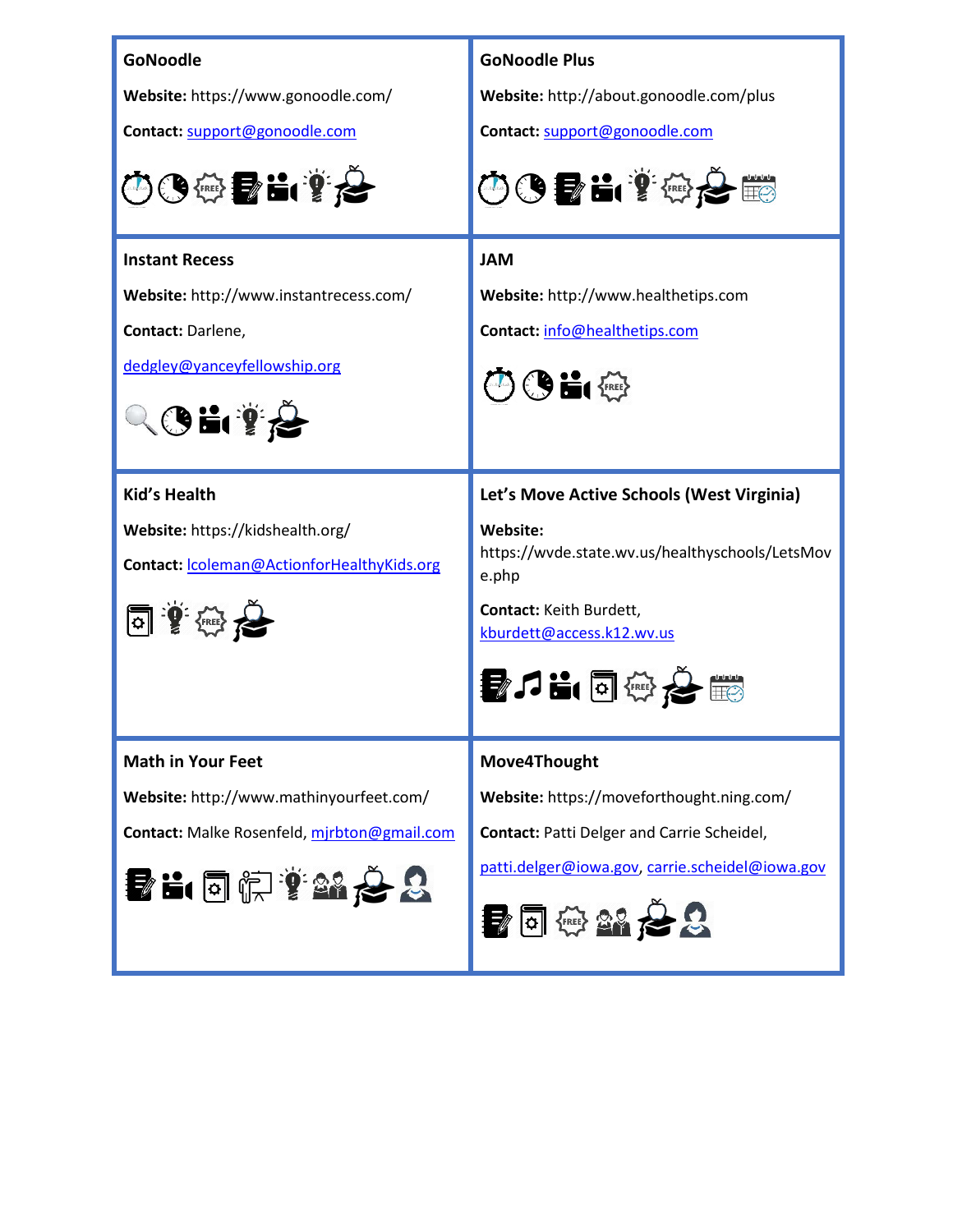| Move to Improve<br>Website:<br>http://schools.nyc.gov/Academics/Wellness/Wh<br>atWeOffer/MoveImprove/default.htm<br>Contact: MTI@schools.nyc.gov<br>$\alpha$ , and $\alpha$ , and $\alpha$                                                                      | <b>Physical Activity Cards for Kids</b><br>Website: https://extension2.missouri.edu/n862<br><b>Contact:</b> Contact form on website<br>$K-6$                                  |
|-----------------------------------------------------------------------------------------------------------------------------------------------------------------------------------------------------------------------------------------------------------------|-------------------------------------------------------------------------------------------------------------------------------------------------------------------------------|
| <b>Physically Active Classroom Institute</b><br>Website:<br>https://propertibazar.com/article/physically-<br>active-classrooms-<br>institute_5a6af90bd64ab23e2a854e4c.html<br>Contact: N/A                                                                      | Power Up to 30<br>Website: http://georgiashape.org/story/power-<br>$30 - 0$<br>Contact: info@georgiashape.org<br>可继                                                           |
| <b>Promoting Physical Activity and Health in</b><br>the Classroom<br>Website: https://www.amazon.com/Promoting-<br>Physical-Activity-Health-<br>Classroom/dp/0321547624<br>Contact: N/A<br>$S$ $\mathbb{R}$ $\mathbb{R}$ $\mathbb{R}$ $\mathbb{R}$ $\mathbb{R}$ | <b>Recess Rocks</b><br>Website: http://www.recessrocks.com/<br>Contact: Eliza@chc1.com<br>TED 21 2 10                                                                         |
| <b>Spark ABC</b><br>Website: https://sparkpe.org/abc/<br><b>Contact:</b> Anthony Denaro and Leticia Gonzalez,<br>anthony.denaro@sportime.com;<br>leticia.gonzalez@sportime.com<br>$\mathbb{C}$ in $\mathcal{D}$ of $\mathbb{C}$ of $\mathcal{D}$                | <b>Take 10!</b><br>Website: http://take10.net/<br>Contact: rf@ilsi.org<br>$Q$ K-6 $\bigcirc$ , $\blacksquare$ $\blacksquare$ $\blacksquare$ $\curvearrowright$ $\blacksquare$ |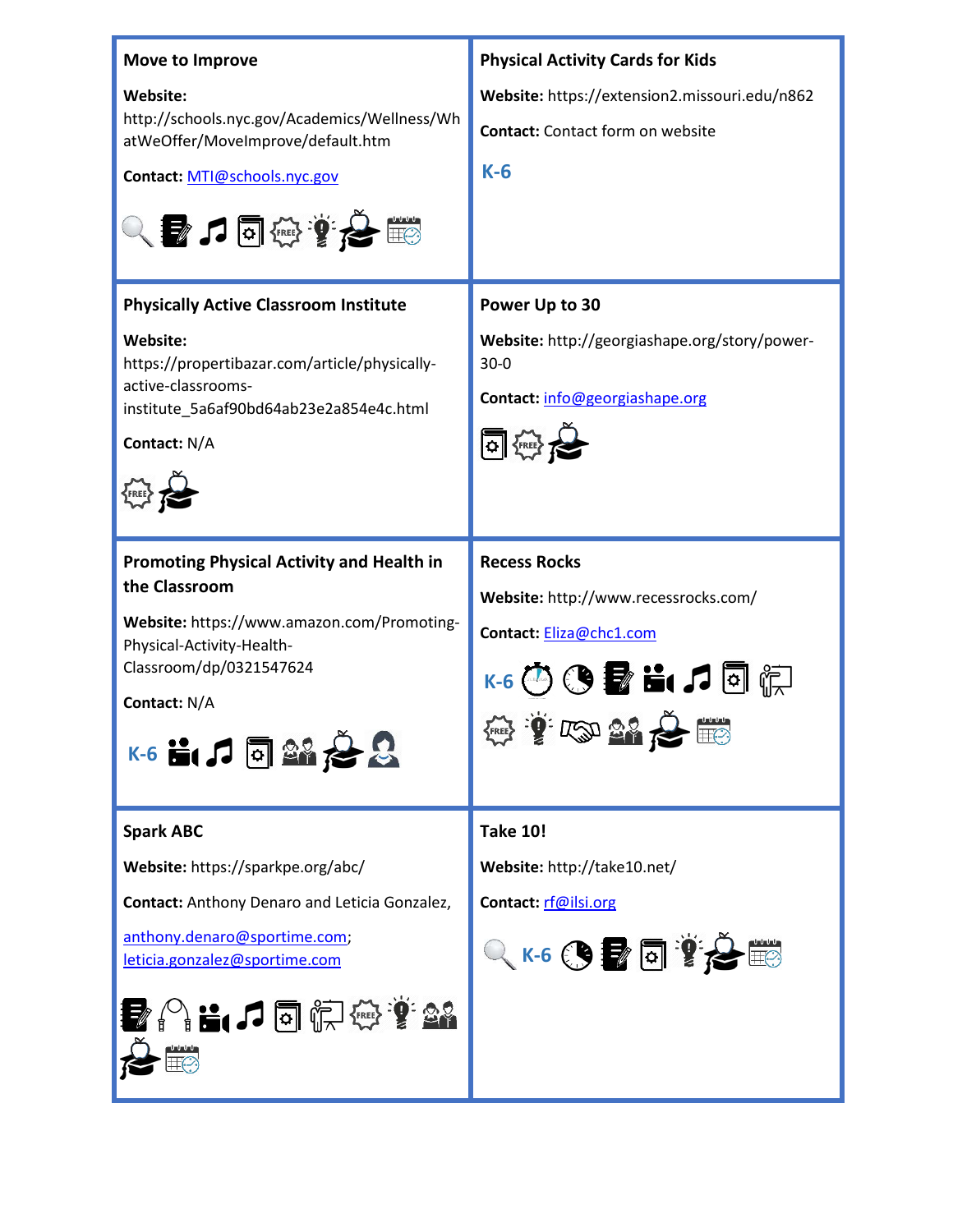| <b>Take a Break! Teacher Toolbox</b><br>Website:<br>http://www.coloradoedinitiative.org/resources/<br>teacher-toolbox-activity-breaks/<br>Contact: info@coloradoedinitiative.org<br>中日的第一名画 | <b>Teach Healthier App (It's Time Texas)</b><br>Website: https://itstimetexas.org/teachhealthier/<br><b>Contact:</b> Contact form on website |
|---------------------------------------------------------------------------------------------------------------------------------------------------------------------------------------------|----------------------------------------------------------------------------------------------------------------------------------------------|
| The Happy Teacher: Brain Break Cards<br>Website:<br>http://www.thehappyteacher.co/2012/08/brain<br>-breaks.html<br>Contact: Liz Pledger,<br>The Happy Teacher TPT@gmail.com                 | <b>The Learning Station</b><br>Website: http://www.learningstationmusic.com/<br>Contact: TheLearningStation@cfl.rr.com<br>11日前路台名画           |
| <b>Yoga4Classrooms</b><br>Website: http://www.yoga4classrooms.com/<br>Contact: lisa@childlightyoga.com<br>同庆政部名名用                                                                           |                                                                                                                                              |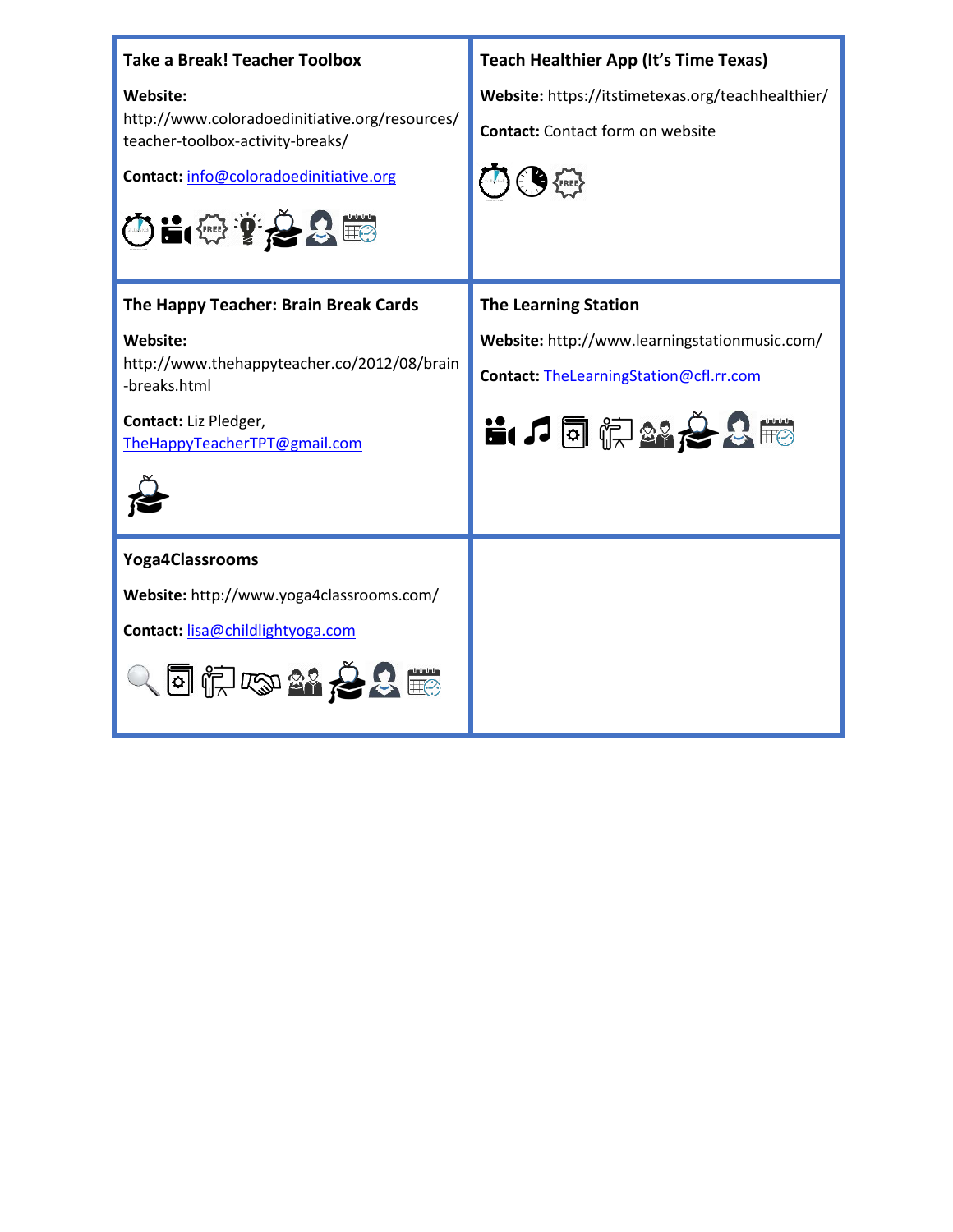# **Implementation Factor Brief Description Intervention Characteristics** Research Evidence **Published research on the classroom PA part of the** program. Grade Specific Separate activities targeted at different/specific grade levels. Original Activities Original activity ideas or instructions. Short Activities **Activities** Activities of 5 minutes or less. Long Activities **Activities** Activities of 6-10 minutes. Extra-long Activities **Activities** Activities of more than 10 minutes. Flexible Activity Duration/No Duration Listed Activity duration is flexible. Curriculum Integration Activities that are integrated into the academic curriculum. Activity Video(s) and Community Videos to use during classroom PA. Music Music Music to use during activities. Educational Handout(s) Brief materials/resources detailing the program or school PA. Educational Booklet(s) More extensive resource guides or manuals. Educational Powerpoint(s) Visual slide show for training. Visiting Training Trainer(s) come to the school/district. Send for Training Teachers/staff are sent to program's facility for training. Online Training Teachers/staff complete online training. Train the Trainer Few individuals receive training on how to train others. Advanced Implementation Support Person/consultant that provides tailored/custom support. Targeted to School **Material that targets school-level adoption**. Funding Materials/resources addressing how/where to apply for funds to support implementation. Program Fee Fee to obtain program (excluding cost for training). Training Fee Fee-based training offered. **Inner Setting** Communication Creating a network or changing the communication structure. Policy Incorporation **Incorporation** Incorporating the program into policy, or reference school/district policy. Marketing Materials Teachers Post school-level adoption marketing focusing on teacher-level implementation. Marketing Materials Students/Parents Post school-level adoption marketing targeting students and/or parents. Gauging/Affecting Climate Gauging or affecting the school climate regarding classroom PA. Leadership Initial Buy In **Increasing administrator buy-in for program adoption.** Student Management Managing student behavior in the classroom during PA. Compatibility Adaptations Adapting activities based on early implementation and compatibility.

Incentives **Providing incentives** for teachers.

#### **Table 1. Brief descriptions of coded classroom physical activity implementation factors.**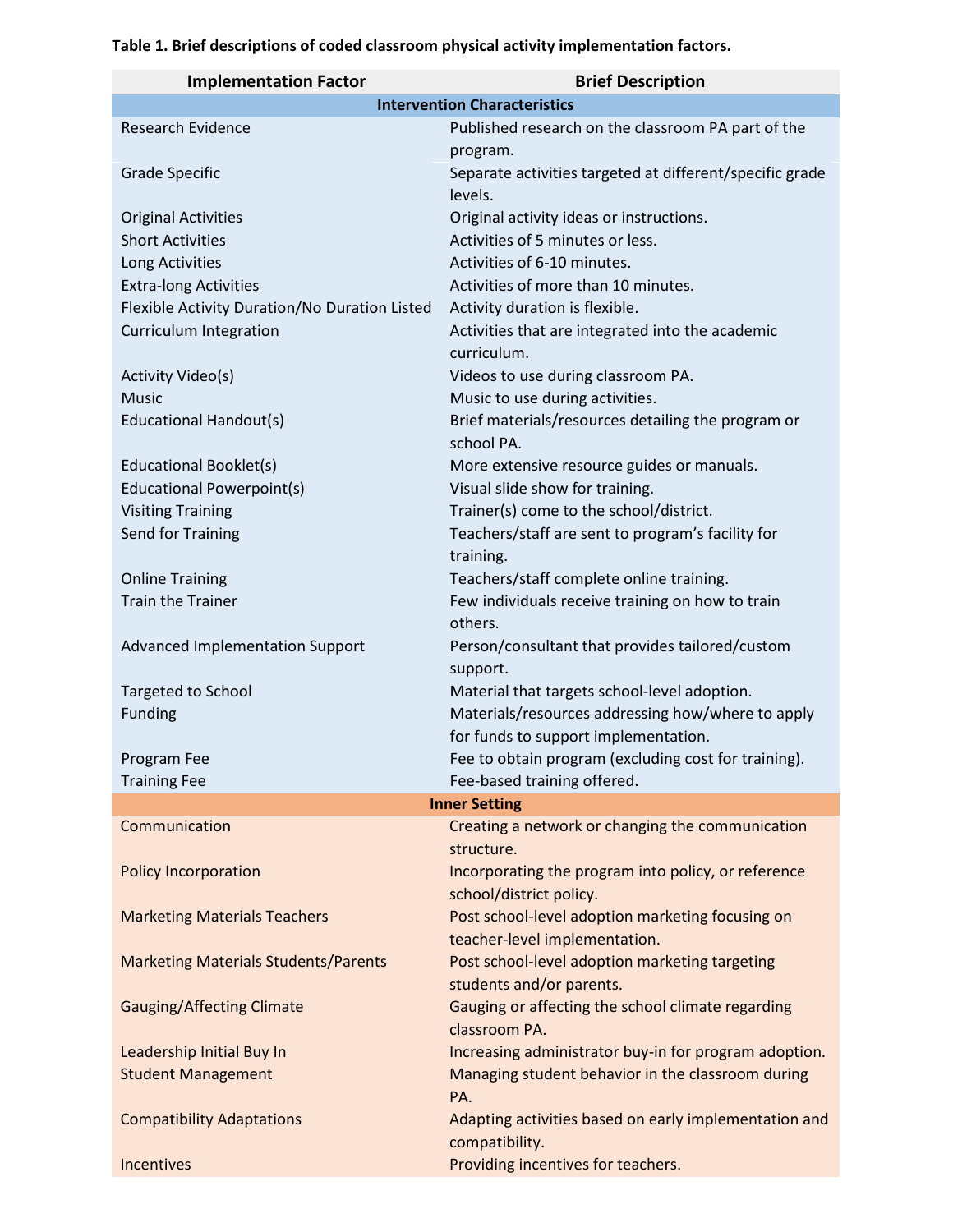| <b>Goal Setting</b>                        | Setting goals to support teacher implementation of<br>classroom PA.                                    |
|--------------------------------------------|--------------------------------------------------------------------------------------------------------|
| Monitoring                                 | Monitoring teacher implementation of classroom PA.                                                     |
| <b>School Readiness</b>                    | Scaling/tailoring the program based on the school's<br>level of readiness.                             |
| Leadership Engagement Post Adoption        | Increase leadership support and/or involvement<br>around implementation.                               |
| <b>Classroom Structure</b>                 | Restructuring the physical classroom environment or<br>tailor activities based on classroom structure. |
|                                            | <b>Characteristics of Individuals</b>                                                                  |
| <b>Health Benefits</b>                     | Health benefits of classroom PA.                                                                       |
| <b>Non-Health Benefits</b>                 | Non-health benefits of classroom PA (e.g. academics,<br>behavior management).                          |
| <b>Teacher Motivation/Attitudes Around</b> | Increasing teacher motivation/attitudes to                                                             |
| Program                                    | implement/support the program.                                                                         |
| Self-efficacy                              | Increasing teacher confidence/self-efficacy for                                                        |
|                                            | implementing the program.                                                                              |
| <b>Teacher Stage of Change</b>             | Gauging a teacher's stage of change and/or tailoring                                                   |
|                                            | approaches on this.                                                                                    |
| Teacher Attitude/Value toward PA           | Improving teacher attitudes/values about their own                                                     |
|                                            | PA.                                                                                                    |
|                                            | <b>Process</b>                                                                                         |
| <b>Scheduling Materials</b>                | Scheduling classroom PA.                                                                               |
| Dose/Dose Quantity                         | A specific number of minutes and/or frequency of<br>activity blocks.                                   |
| <b>Teacher Participation</b>               | Increasing teacher participation in the activities.                                                    |
| <b>Implementation Leaders</b>              | Identifying/appointing champions or creating new                                                       |
|                                            | leadership roles for implementation.                                                                   |
| <b>External Involvement</b>                | Involving parents or community members to<br>support/assist in the intervention.                       |
| <b>External Information Sharing</b>        | Networking or sharing implementation information<br>with external organizations or individuals?        |
| Accountability                             | Enforcement or accountability.                                                                         |
|                                            |                                                                                                        |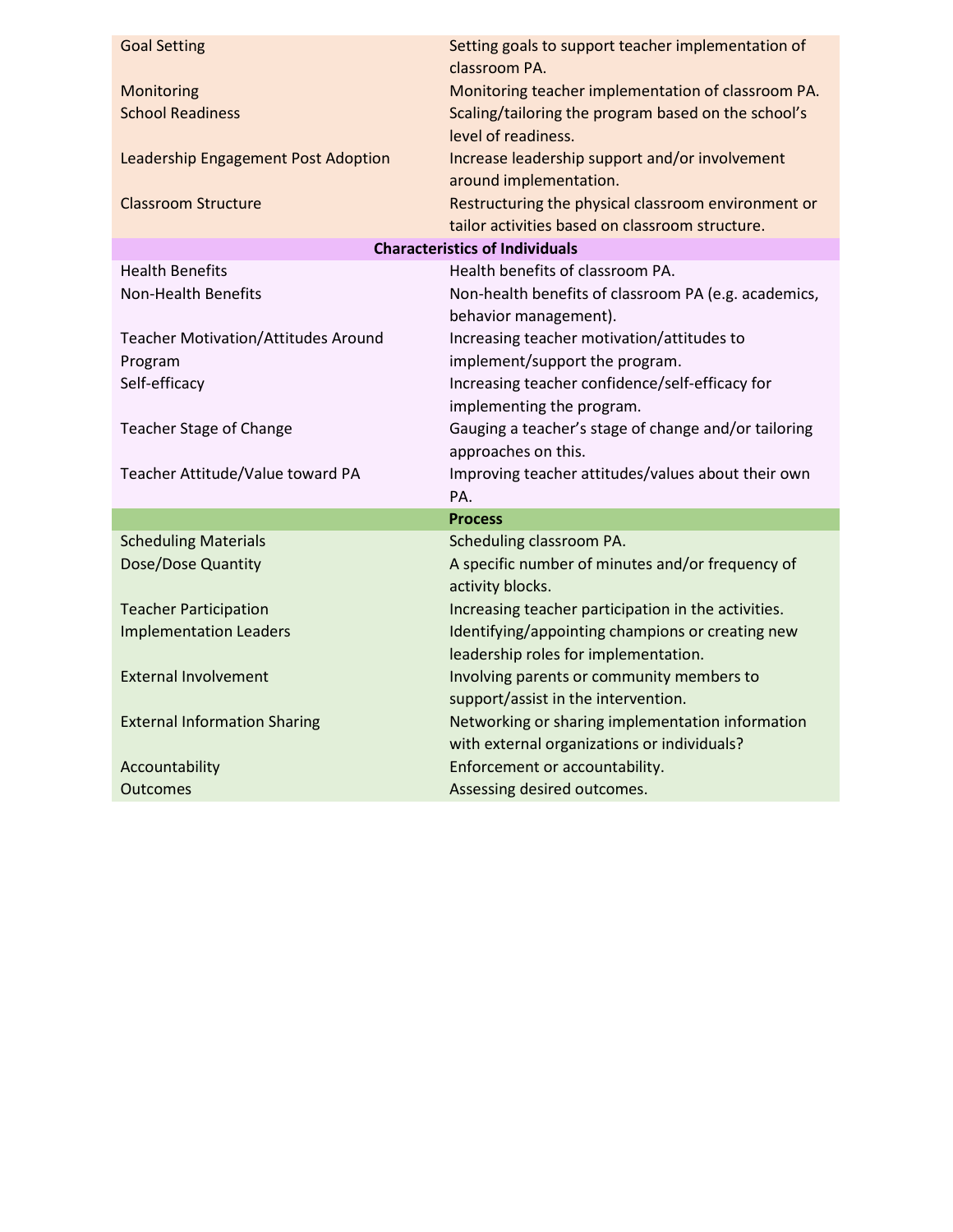# **Table 2. Individual Program Coverage of Intervention Characteristics.\***

|                                                                             | Research<br><b>Evidence</b>  | Grade<br><b>Specific</b> | Original               | <b>Short</b><br><b>Activities</b> | Long                   | Extra-<br>long<br><b>Activities</b> | <b>Flexible</b><br><b>Duration</b><br><b>Activities</b> | Curriculum        |                     | <b>Activity</b><br><b>Videos</b> |                   | <b>Educational</b>              | <b>Educational</b><br><b>Booklets</b> | <b>Educational</b>                | <b>Visiting</b>                | Send<br>for<br><b>Training</b> | Online                         | <b>Train</b><br>the           | Advanced                    | Program                     | <b>Training</b>     | <b>Funding</b> |
|-----------------------------------------------------------------------------|------------------------------|--------------------------|------------------------|-----------------------------------|------------------------|-------------------------------------|---------------------------------------------------------|-------------------|---------------------|----------------------------------|-------------------|---------------------------------|---------------------------------------|-----------------------------------|--------------------------------|--------------------------------|--------------------------------|-------------------------------|-----------------------------|-----------------------------|---------------------|----------------|
| <b>Program Name</b>                                                         | 1                            | 0                        | <b>Activities</b><br>1 | 0                                 | <b>Activities</b><br>0 | $\mathbf 0$                         | $\overline{1}$                                          | Integration<br>1  | Equipment<br>0      | $\mathbf{0}$                     | <b>Music</b><br>0 | <b>Handouts</b><br>$\mathbf{1}$ | 1                                     | <b>PowerPoints</b><br>$\mathbf 0$ | <b>Training</b><br>$\mathbf 0$ | $\mathbf 0$                    | <b>Training</b><br>$\mathbf 0$ | <b>Trainer</b><br>$\mathbf 0$ | Support<br>$\mathbf 0$      | Fee<br>0                    | Fee<br>0            | $\mathbf 0$    |
| 5210 Let's Go!<br><b>Active Academics</b>                                   | $\mathbf 0$                  | $\mathbf{1}$             | 1                      | 1                                 | $\mathbf{1}$           | $\mathbf 0$                         | 1                                                       | $\mathbf{1}$      | $\mathbf{1}$        | $\mathbf 0$                      | $\mathbf 0$       | -1                              | $\mathbf 0$                           | 1                                 | $\mathbf{1}$                   | $\mathbf 0$                    | $\mathsf{O}\xspace$            | $\mathbf 0$                   | $\mathbb O$                 | $\mathsf{O}\xspace$         | $\mathbf{1}$        | $\mathbf 0$    |
|                                                                             |                              |                          |                        |                                   |                        |                                     |                                                         |                   |                     |                                  |                   |                                 |                                       |                                   |                                |                                |                                |                               |                             |                             |                     |                |
| <b>Active and Healthy</b><br><b>Schools</b>                                 | $\mathbf{1}$                 | $\mathbf{1}$             | 1                      | 1                                 | 0                      | 0                                   | 0                                                       | $\mathbf 0$       | 1                   | $\mathbf 0$                      | 0                 | 1                               | 1                                     | 1                                 | 0                              | $\mathbf 0$                    | 0                              | $\mathbf 0$                   | $\mathsf 0$                 | 1                           | 0                   | $\pmb{0}$      |
| <b>Activity Bursts in the</b><br>Classroom                                  | $\mathbf{1}$                 | $\mathbf{1}$             | $\mathbf{1}$           | $\mathbf{1}$                      | $\mathbf{1}$           | $\mathsf{O}\xspace$                 | 1                                                       | $\mathbf{1}$      | $\mathsf{O}\xspace$ | $\mathbf 0$                      | $\mathbf{1}$      | 1                               | $\mathbf{1}$                          | $\mathbf{1}$                      | $\mathsf{O}\xspace$            | $\mathbf 0$                    | 1                              | $\mathbf{1}$                  | $\mathbf 0$                 | $\mathbf 0$                 | $\mathsf{O}\xspace$ | $\mathbf 0$    |
| <b>Activity Works</b>                                                       | $\mathbf 0$                  | $\mathbf 0$              | $\mathbf{1}$           | 1                                 | 0                      | 1                                   | $\mathbf 0$                                             | 1                 | 0                   | 1                                | $\mathbf 0$       | $\overline{1}$                  | $\mathbf 0$                           | $\mathbf 0$                       | $\mathbf 0$                    | $\mathbf{0}$                   | $\overline{1}$                 | $\mathbf{0}$                  | $\mathbf 0$                 | $\mathbf{1}$                | $\mathbf{1}$        | $\mathbf 0$    |
| <b>Adventure to fitness</b>                                                 | $\mathbf 0$                  | $\mathbf 0$              | $\mathbf{1}$           | $\mathbf{1}$                      | $\mathbf{1}$           | $\mathbf{1}$                        | $\mathbf 0$                                             | $\mathbf 0$       | $\mathbf{0}$        | 1                                | $\mathbf{0}$      | $\Omega$                        | $\mathbf 0$                           | $\mathbf 0$                       | $\mathbf{0}$                   | $\mathbf 0$                    | $\mathbf 0$                    | $\mathbf 0$                   | $\mathbf{0}$                | $\mathbf{1}$                | $\mathbf{0}$        | $\mathbf{1}$   |
| <b>AHA In School</b>                                                        |                              |                          |                        |                                   |                        |                                     |                                                         |                   |                     |                                  |                   |                                 |                                       |                                   |                                |                                |                                |                               |                             |                             |                     |                |
| <b>Activity Breaks</b>                                                      | $\mathbf 0$                  | $\mathbf 0$              | $\mathbf{1}$           | $\mathbf 0$                       | $\Omega$               | $\mathbf 0$                         | 1                                                       | $\mathbf 0$       | $\mathbf 0$         | $\mathbf 0$                      | $\overline{0}$    | $\mathbf{1}$                    | $\mathbf 0$                           | $\mathsf 0$                       | $\mathbf 0$                    | $\mathbf 0$                    | $\mathbf{0}$                   | $\mathbf 0$                   | $\mathbf 0$                 | $\mathsf 0$                 | $\pmb{0}$           | $\pmb{0}$      |
| Alliance for a                                                              |                              |                          |                        |                                   |                        |                                     |                                                         |                   |                     |                                  |                   |                                 |                                       |                                   |                                |                                |                                |                               |                             |                             |                     |                |
| Healthier<br>Generation                                                     | $\mathbf 0$                  | $\mathbf 0$              | $\mathbf{1}$           | $\mathbf 0$                       | $\mathbf 0$            | $\mathsf 0$                         | $\mathbf{1}$                                            | $\mathbf 0$       | 0                   | 1                                | $\mathbf 0$       | $\Omega$                        | $\mathbf 0$                           | $\mathsf 0$                       | $\mathbf 0$                    | $\mathbf 0$                    | $\mathbf{1}$                   | $\mathbf 0$                   | $\mathbf 0$                 | $\mathsf{O}\xspace$         | $\mathsf{O}\xspace$ | $\mathbf 0$    |
| <b>Brain Breaks</b>                                                         | $\pmb{0}$                    | $\mathbf 0$              | $\overline{1}$         | $\mathbf{1}$                      | $\mathbf{1}$           | $\mathsf 0$                         | $\mathbf 0$                                             | $\pmb{0}$         | 0                   | $\mathbf 0$                      | $\mathbf 0$       | $\mathbf 0$                     | $\mathsf 0$                           | $\mathsf 0$                       | $\mathsf 0$                    | $\overline{0}$                 | $\mathsf 0$                    | $\mathbf 0$                   | $\mathsf 0$                 | 1                           | $\mathbf 0$         | $\pmb{0}$      |
| <b>Brain Breaks: 60</b>                                                     |                              |                          |                        |                                   |                        |                                     |                                                         |                   |                     |                                  |                   |                                 |                                       |                                   |                                |                                |                                |                               |                             |                             |                     |                |
| <b>Quick and Engaging</b>                                                   | $\mathbf 0$                  | $\mathsf{O}\xspace$      | 1                      | $\mathbf 0$                       | $\mathbf 0$            | $\mathsf 0$                         | $\mathbf{1}$                                            | $\mathbf 0$       | $\mathsf{O}\xspace$ | $\mathbf 0$                      | $\mathbf 0$       | 1                               | $\mathbf 0$                           | $\mathbf 0$                       | $\mathsf{O}\xspace$            | $\mathbf 0$                    | $\mathbf 0$                    | $\mathbf 0$                   | $\mathbf 0$                 | $\mathbf{1}$                | $\mathsf{O}\xspace$ | $\mathbf 0$    |
| <b>Brain Break Cards</b>                                                    |                              |                          |                        |                                   |                        |                                     |                                                         |                   |                     |                                  |                   |                                 |                                       |                                   |                                |                                |                                |                               |                             |                             |                     |                |
| <b>Energizers</b>                                                           | 1                            | 1                        | <sup>1</sup>           | $\mathbf 0$                       | 0                      | $\mathbf 0$                         | 1                                                       | $\mathbf 0$       | 0                   | $\mathbf 0$                      | $\overline{0}$    | $\mathbf 0$                     | $\mathbf 0$                           | $\mathbf 0$                       | $\mathbf 0$                    | $\mathbf{0}$                   | $\mathbf 0$                    | $\mathbf 0$                   | $\mathsf 0$                 | $\mathbf 0$                 | 0                   | $\pmb{0}$      |
| <b>Energizing Brain</b><br><b>Breaks</b>                                    | $\mathbf{0}$                 | $\mathbf 0$              | 1                      | 1                                 | $\mathbf{0}$           | $\mathbf 0$                         | $\mathbf{0}$                                            | $\mathbf 0$       | $\mathbf 0$         | 1                                | $\mathbf{0}$      | $\Omega$                        | 1                                     | 1                                 | $\mathbf 0$                    | $\mathbf{0}$                   | $\mathbf 0$                    | $\mathbf 0$                   | $\mathbf 0$                 | 1                           | $\mathsf 0$         | $\mathbf 0$    |
| <b>Exercise Breaks in</b><br>the Classroom                                  | $\mathbf 0$                  | $\mathbf 0$              | $\mathbf{1}$           | $\mathbf 0$                       | $\mathbf 0$            | $\mathbf 0$                         | 1                                                       | $\mathbf 0$       | 0                   | $\mathbf 0$                      | 1                 | $\Omega$                        | 1                                     | $\mathbf 0$                       | 1                              | $\mathbf{0}$                   | $\mathbf 0$                    | $\mathbf 0$                   | $\mathbf 0$                 | $\mathbf{1}$                | $\mathbf{1}$        | $\mathbf 0$    |
| FitWizard                                                                   | $\mathbf 0$                  | $\mathbf{1}$             | $\mathbf{1}$           | $\mathbf{0}$                      |                        | 1                                   |                                                         | $\mathbf{1}$      | $\mathbf 0$         | $\mathbf 0$                      | $\overline{0}$    |                                 | $\overline{0}$                        | $\mathbf 0$                       | $\mathbf 0$                    | $\mathbf 0$                    | 1                              | $\mathbf 0$                   | $\mathbf{0}$                | $\mathbf{0}$                | $\mathbf 0$         | $\mathbf 0$    |
| Fuel up to Play 60                                                          | $\mathbf 0$                  | $\mathbf 0$              | 1                      | 1                                 | $\mathbf 0$            | $\mathbf 0$                         | $\mathbf 0$                                             | $\mathbf 0$       | 0                   | $\mathbf 0$                      | $\mathbf 0$       | $\mathbf 0$                     | $\mathbf 0$                           | $\mathbf 0$                       | $\mathbf 0$                    | $\mathbf 0$                    | $\mathbf 0$                    | 0                             | $\mathbf 0$                 | $\mathbf 0$                 | 0                   | $\mathbf{1}$   |
| <b>Get Fit TN</b>                                                           | $\mathsf 0$                  | $\mathbf 0$              | $\mathbf{1}$           | $\mathbf 0$                       | C                      | $\mathbf 0$                         | 1                                                       | $\mathbf{1}$      | $\mathbf 0$         | $\mathbf 0$                      | $\mathbf 0$       |                                 | $\mathbf 0$<br>$\mathbf 0$            | $\mathbf{0}$                      | O                              | $\mathbf 0$                    | $\Omega$                       | $\mathbf 0$                   | $\mathbf{0}$                | $\mathbf{0}$<br>$\mathbf 0$ | $\mathbf 0$         | $\mathbf 0$    |
| GoNoodle                                                                    | $\mathbf{0}$<br>$\mathbf{0}$ | 0                        | <sup>1</sup>           | 1                                 | 1                      | 1                                   | $\mathbf 0$                                             | 1<br>$\mathbf{1}$ | $\mathsf 0$         | 1                                | $\mathbf 0$       | $\mathbf{0}$<br>$\Omega$        | $\mathbf 0$                           | $^{\circ}$<br>$\mathbf{0}$        | $\mathbf 0$                    | $\mathbf 0$                    | $\mathbf 0$<br>$\mathbf 0$     | $\mathbf{0}$<br>$\mathbf 0$   | $\mathbf 0$<br>$\mathbf{0}$ |                             | $\mathsf 0$         | $\mathbf 0$    |
| <b>GoNoodle Plus</b>                                                        |                              | $\mathbf 0$              | $\mathbf{1}$           | 1                                 | $\mathbf{1}$           | $\mathbf{1}$                        | $\mathbf 0$                                             |                   | $\mathbf 0$         | $\mathbf{1}$                     | $\mathbf{0}$      |                                 |                                       |                                   | $\mathbf 0$                    | $\mathbf 0$                    |                                |                               |                             | $\mathsf 0$                 | $\mathbf 0$         | $\mathbf 0$    |
| <b>Instant Recess</b>                                                       | $\mathbf{1}$                 | $\mathbf 0$              | $\mathbf{1}$           | $\mathbf 0$                       | $\mathbf{1}$           | $\mathsf 0$                         | $\mathbf 0$                                             | $\mathbf 0$       | 0                   | $\mathbf{1}$                     | $\mathbf 0$       | $\mathbf 0$                     | $\mathbf 0$                           | $\mathsf 0$                       | 0                              | $\overline{0}$                 | $\mathbf 0$                    | $\mathbf 0$                   | $\boldsymbol{0}$            | $\mathbf{1}$                | 0                   | $\mathbf 0$    |
| JAM                                                                         | $\mathbf 0$                  | $\mathbf 0$              | $\mathbf{1}$           | $\,$ 1 $\,$                       | $\mathbf{1}$           | $\mathbf 0$                         | $\mathbf 0$                                             | $\mathbf 0$       | $\mathsf{O}\xspace$ | $\mathbf{1}$                     | $\mathbf 0$       | $\mathbf{0}$                    | $\mathbf 0$                           | $\mathsf 0$                       | $\mathsf{O}\xspace$            | $\mathbf 0$                    | $\mathsf 0$                    | $\mathbf 0$                   | $\mathbf 0$                 | $\mathsf{O}\xspace$         | $\mathsf{O}\xspace$ | $\mathbf 0$    |
| Kid's Health                                                                | $\mathbf 0$                  | $\mathbf 0$              | 1                      | $\mathbf 0$                       | 0                      | $\mathbf 0$                         | 1                                                       | $\mathbf 0$       | 0                   | $\mathbf 0$                      | $\mathbf 0$       | -1                              | $\mathbf 0$                           | $\mathsf 0$                       | $\mathbf 0$                    | $\mathbf 0$                    | $\mathbf 0$                    | $\mathbf 0$                   | $\mathbf 0$                 | $\mathbf 0$                 | $\mathsf{O}\xspace$ | $\mathbf 0$    |
| <b>Let's Move Active</b><br>Schools (WV)                                    | $\mathbf 0$                  | $\mathbf 0$              | $\mathbf{1}$           | $\mathbf 0$                       | $\mathbf{0}$           | $\mathbf 0$                         | 1                                                       | 1                 | $\mathsf 0$         | $\mathbf{1}$                     | $\mathbf{1}$      | -1                              | 1                                     | 1                                 | $\mathbf 0$                    | $\mathbf 0$                    | $\mathbf 0$                    | $\mathbf 0$                   | $\,0\,$                     | $\mathsf{O}\xspace$         | $\mathsf{O}\xspace$ | $\mathbf 0$    |
| Math in your Feet                                                           | $\mathbf 0$                  | $\mathsf 0$              | $\mathbf{1}$           | $\mathbf 0$                       | 0                      | $\mathbf 0$                         | 1                                                       | 1                 | 0                   | 1                                | $\mathbf 0$       | $\mathbf 0$                     | 1                                     | $\mathsf 0$                       | 1                              | $\mathbf 0$                    | $\mathbf 0$                    | $\mathbf 0$                   | $\mathbf 0$                 | 1                           | $\mathbf{1}$        | $\mathbf 0$    |
| Move 4 Thought                                                              | 1                            | 0                        | $\mathbf{1}$           | $\mathbf 0$                       | $\Omega$               | $\mathbf 0$                         | $\overline{1}$                                          | $\mathbf{1}$      | $\mathbf 0$         | $\mathbf 0$                      | 0                 | $\mathbf 0$                     | $\mathbf{1}$                          | $\mathsf 0$                       | $\Omega$                       | $\mathbf 0$                    | $\mathbf 0$                    | $\mathbf 0$                   | $\,0\,$                     | $\mathsf{O}\xspace$         | $\mathbf 0$         | $\mathbf 0$    |
| Move to Improve                                                             | $\mathbf{1}$                 | 0                        | $\mathbf{1}$           | $\mathbf 0$                       | 0                      | $\mathbf 0$                         | $\mathbf{1}$                                            | $\mathbf{1}$      | 0                   | $\mathbf 0$                      | $\mathbf{1}$      | 1                               | $\mathbf{1}$                          | $\mathbf 0$                       | $\mathbf 0$                    | $\mathbf 0$                    | $\mathbf 0$                    | $\mathbf 0$                   | $\mathbf 0$                 | $\mathbf 0$                 | 0                   | $\pmb{0}$      |
| <b>Physical Activity</b><br><b>Cards for Kids</b>                           | $\mathsf 0$                  | 1                        | 1                      | $\mathsf 0$                       | $\mathbf{0}$           | $\mathbf 0$                         | 1                                                       | $\mathbf{0}$      | $\mathbf 0$         | $\mathbf 0$                      | $\mathbf{0}$      | $\mathbf{0}$                    | $\mathsf 0$                           | $\mathsf 0$                       | $\mathbf 0$                    | $\mathbf{0}$                   | $\mathbf 0$                    | $\mathbf 0$                   | $\mathbb O$                 | 1                           | $\mathsf{O}\xspace$ | $\mathsf 0$    |
| <b>Physically Active</b><br><b>Classroom Institute</b>                      | $\mathbf 0$                  | 0                        | 0                      | $\mathbf 0$                       | 0                      | $\mathbf 0$                         | $\mathbf 0$                                             | $\mathbf 0$       | 0                   | $\mathbf 0$                      | 0                 | $\Omega$                        | $\mathbf 0$                           | $\mathbf 0$                       | 0                              | $\mathbf{0}$                   | $\mathbf 0$                    | $\mathbf 0$                   | $\mathbf 0$                 | $\mathbf 0$                 | 0                   | $\pmb{0}$      |
| Power Up for 30                                                             | $\mathsf 0$                  | $\mathsf{O}\xspace$      | $\mathsf{O}\xspace$    | $\mathbf 0$                       | $\mathbf{0}$           | $\mathbf 0$                         | $\mathbf{0}$                                            | $\mathbf 0$       | $\mathbf 0$         | $\mathbf 0$                      | $\mathbf 0$       | $\Omega$                        | 1                                     | $\mathsf 0$                       | $\mathbf 0$                    | $\mathbf 0$                    | $\mathbf{0}$                   | $\mathbf 0$                   | $\mathbb O$                 | $\mathsf{O}\xspace$         | $\mathsf{O}\xspace$ | $\mathsf 0$    |
| <b>Promoting Physical</b><br><b>Activity and Health</b><br>in the Classroom | $\mathbf 0$                  | $\mathbf{1}$             | 1                      | $\mathbf 0$                       | $\Omega$               | $\mathbf 0$                         | $\mathbf{1}$                                            | $\mathbf 0$       | $\mathbf 0$         | $\mathbf{1}$                     | $\mathbf{1}$      | $\Omega$                        | 1                                     | $\mathsf 0$                       | $\Omega$                       | $\mathbf 0$                    | $\mathbf 0$                    | $\mathbf 0$                   | $\boldsymbol{0}$            | 1                           | $\mathbf 0$         | $\mathbf 0$    |
|                                                                             | $\mathbf 0$                  | 1                        | 1                      | 1                                 | 1                      | 1                                   | 1                                                       | 1                 | $\mathbf{0}$        | 1                                | 1                 | 1                               | 1                                     | 1                                 | 1                              | $\mathbf 0$                    | $\mathbf 0$                    | $\mathbf 0$                   | $\mathbf{1}$                | $\mathsf{O}\xspace$         | $\mathbf{1}$        | $\mathbf{1}$   |
| <b>Recess Rocks</b><br><b>Spark ABC</b>                                     | $\pmb{0}$                    | $\mathbf 0$              | $\mathbf{1}$           | $\mathbf 0$                       | $\mathbf 0$            | $\pmb{0}$                           | 1                                                       | $\mathbf{1}$      | $\mathbf{1}$        | $\mathbf{1}$                     | $\mathbf{1}$      | <sup>1</sup>                    | $\mathbf{1}$                          | $\mathbf{1}$                      | $\mathbf{1}$                   | $\mathbf 0$                    | $\mathbf 0$                    | $\mathbf 0$                   | $\mathbf{1}$                | $\mathbf 0$                 | $\mathbf{1}$        | $\mathbf{1}$   |
|                                                                             |                              |                          |                        |                                   |                        |                                     |                                                         |                   |                     |                                  |                   |                                 |                                       |                                   |                                |                                |                                |                               |                             |                             |                     |                |
| <b>Take 10!</b>                                                             | $\mathbf{1}$                 | $\mathbf{1}$             | <sup>1</sup>           | $\mathsf 0$                       | $\mathbf{1}$           | $\mathbf 0$                         | $\mathbf{0}$                                            | 1                 | $\mathbf 0$         | $\mathbf 0$                      | $\mathbf 0$       | $\mathbf{0}$                    | $\mathbf{1}$                          | $\mathsf 0$                       | $\mathbf 0$                    | $\mathbf 0$                    | $\mathsf 0$                    | $\mathbf{0}$                  | $\mathbf 0$                 | $\mathbf{1}$                | $\mathsf{O}\xspace$ | $\mathsf 0$    |
| <b>Take a Break!</b><br><b>Teacher Toolbox</b>                              | $\mathbf 0$                  | $\mathbf 0$              | 1                      | 1                                 | $\mathbf 0$            | $\mathbf 0$                         | $\mathbf 0$                                             | $\mathbf 0$       | 0                   | 1                                | $\mathbf 0$       | $\mathbf 0$                     | $\mathbf 0$                           | $\mathbf 0$                       | $\mathbf 0$                    | $\mathbf 0$                    | $\mathbf 0$                    | $\mathbf 0$                   | $\mathbf 0$                 | $\mathbf 0$                 | 0                   | $\pmb{0}$      |
| <b>Teach Healthier App</b><br>(It's Time Texas)                             | $\mathbf 0$                  | $\mathbf 0$              | 1                      | $\mathbf{1}$                      | 1                      | $\mathbf{1}$                        | $\mathbf 0$                                             | $\mathsf 0$       | $\mathsf{O}\xspace$ | $\mathbf 0$                      | $\mathbf 0$       | $\mathbf 0$                     | $\mathbf 0$                           | $\mathsf 0$                       | $\mathbf 0$                    | $\mathbf 0$                    | $\mathsf 0$                    | $\mathsf{O}\xspace$           | $\mathbf 0$                 | $\mathsf{O}\xspace$         | $\mathsf{O}\xspace$ | $\mathbf 0$    |
| The Happy Teacher:<br><b>Brain Break Cards</b>                              | $\mathbf 0$                  | $\mathbf 0$              | $\mathbf{1}$           | $\mathbf 0$                       | $\mathbf 0$            | $\mathbf 0$                         | $\mathbf{1}$                                            | $\mathbf 0$       | $\mathbf 0$         | $\mathbf 0$                      | $\mathbf 0$       | 0                               | $\mathbf 0$                           | $\mathbf 0$                       | $\mathbf 0$                    | $\overline{0}$                 | $\mathbf 0$                    | $\mathbf 0$                   | $\mathbf 0$                 | $\mathbf{1}$                | $\pmb{0}$           | $\pmb{0}$      |
| <b>The Learning Station</b>                                                 | $\mathbf 0$                  | $\mathbf 0$              |                        | $\mathbf 0$                       |                        | 0                                   |                                                         | $\mathbf 0$       | 0                   |                                  |                   |                                 | $\mathbf 0$                           | $\mathbf{0}$                      |                                |                                |                                | $\mathbf 0$                   | $\mathbf{0}$                |                             |                     | $\mathbf 0$    |
| Yoga 4 Classrooms                                                           | $\mathbf{1}$                 | $\mathsf 0$              | $\overline{1}$         | $\mathbf 0$                       | $\mathbf 0$            | $\Omega$                            | <sup>1</sup>                                            | $\mathbf 0$       | $\mathsf 0$         | $\mathbf 0$                      | $\Omega$          | $\overline{1}$                  | $\mathbf{1}$                          | $\mathbf{1}$                      | $\overline{1}$                 | $\mathbf{1}$                   | $\overline{1}$                 | $\mathbf{1}$                  | $\mathbf{1}$                | $\overline{1}$              | $\mathbf{1}$        | $\mathbf 0$    |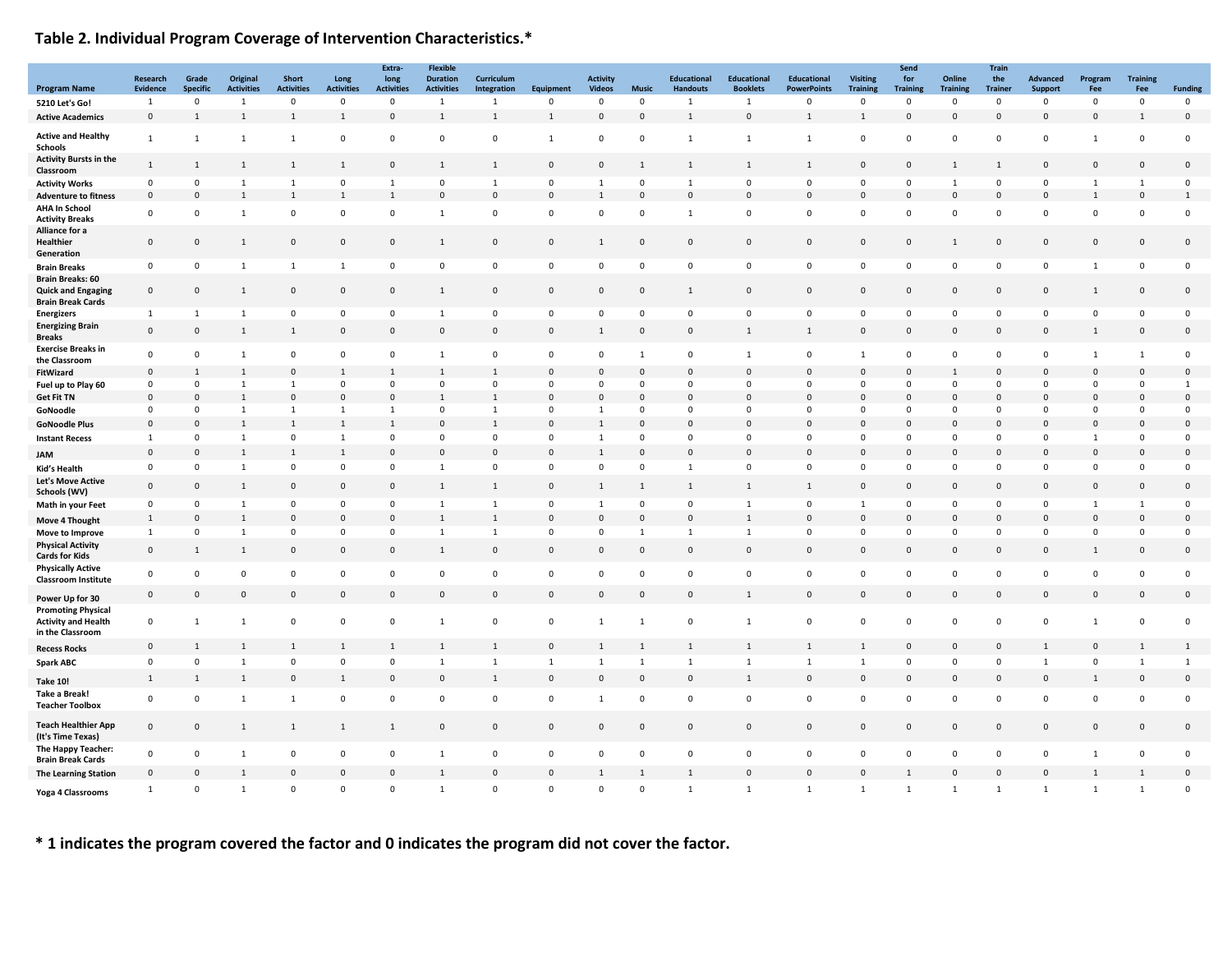# **Table 3. Individual Program Coverage of Inner Setting.\***

| <b>Program Name</b>                                     | <b>Communication</b>                       | <b>Policy</b><br>Incorporation | <b>Marketing</b><br><b>Materials</b><br><b>Teachers</b> | <b>Marketing</b><br><b>Materials Students</b><br>or Parents | <b>Gauging</b><br><b>Affecting</b><br><b>Climate</b> | Leadership<br><b>Initial Buy-In</b> | <b>Student</b><br><b>Management</b> | <b>Compatibility</b><br><b>Adaptations</b> | <b>Incentives</b>          | Goal<br><b>Setting</b> | <b>Monitoring</b>            | <b>School</b><br><b>Readiness</b>          | Leadership<br><b>Engagement</b><br><b>Post Adoption</b> | Classroom<br><b>Structure</b> |
|---------------------------------------------------------|--------------------------------------------|--------------------------------|---------------------------------------------------------|-------------------------------------------------------------|------------------------------------------------------|-------------------------------------|-------------------------------------|--------------------------------------------|----------------------------|------------------------|------------------------------|--------------------------------------------|---------------------------------------------------------|-------------------------------|
| 5210 Let's Go!                                          | $\mathbf 0$                                | $\mathbf{1}$                   | $\mathbf{1}$                                            | $\mathbf{1}$                                                | $\mathbf{1}$                                         | $\mathbf 0$                         | $\mathbf{1}$                        | $\mathbf{1}$                               | $\mathsf 0$                | $\mathsf 0$            | $\mathbf 0$                  | $\mathbf{1}$                               | $\pmb{0}$                                               | $\mathbf{1}$                  |
| <b>Active Academics</b>                                 | $\mathsf{O}\xspace$                        | $\mathbf{0}$                   | $\mathbf 0$                                             | $\mathsf{O}\xspace$                                         | $\mathbf{0}$                                         | 1                                   | $\mathbf{1}$                        | $\mathbf{0}$                               | $\mathbf{1}$               | $\mathbf 0$            | $\mathsf{O}\xspace$          | $\mathsf{O}\xspace$                        | $\mathbf{1}$                                            | $\mathbf{1}$                  |
| <b>Active and Healthy Schools</b>                       | $\mathbf{1}$                               | 1                              | $\mathbf{1}$                                            | $1\,$                                                       | $\mathbf 1$                                          | $\mathbf{1}$                        | $\mathbf 0$                         | $\mathsf 0$                                | 1                          | $\mathbf 0$            | $\mathbf 1$                  | $\mathbf 0$                                | $\mathbf{1}$                                            | $\mathbf{1}$                  |
| <b>Activity Bursts in the Classroom</b>                 | $\mathsf 0$                                | $\mathsf 0$                    | $\mathbf 0$                                             | $\mathsf 0$                                                 | $\mathbf{0}$                                         | $\mathbf{1}$                        | $\mathbf{1}$                        | $1\,$                                      | $\mathsf 0$                | $\mathsf 0$            | $\mathbf{1}$                 | $\mathbf 0$                                | $\mathbf 0$                                             | 1                             |
| <b>Activity Works</b>                                   | $\mathbf 0$                                | $\mathbf 0$                    | $\mathbf 0$                                             | $\mathbf{1}$                                                | $\mathsf 0$                                          | $\,$ 0                              | $\mathbf 0$                         | $\mathsf 0$                                | $\mathbf 0$                | $\mathbf 0$            | $\mathbf 1$                  | $\mathbf 0$                                | $\mathsf 0$                                             | $\mathbf 0$                   |
| <b>Adventure to fitness</b>                             | $\mathbf 0$                                | $\mathbf{1}$                   | $1\,$                                                   | $\mathsf{O}\xspace$                                         | $\Omega$                                             | $\mathbf{1}$                        | $\mathbf 0$                         | $\mathsf 0$                                | $\mathbf 0$                | $\mathsf 0$            | $\mathbf{1}$                 | $\mathsf{O}\xspace$                        | $\mathbf 0$                                             | $\mathsf{O}\xspace$           |
| <b>AHA In School Activity Breaks</b>                    | $\mathbf 0$                                | $\mathbf 0$                    | $\mathbf 0$                                             | $\mathbf 0$                                                 | $\mathbf 0$                                          | $\pmb{0}$                           | $\pmb{0}$                           | $\mathbf 0$                                | $\mathbf 0$                | $\mathbf 0$            | $\mathbf 0$                  | $\mathsf{O}\xspace$                        | $\mathbf 0$                                             | $\mathbf{1}$                  |
| <b>Alliance for a Healthier Generation</b>              | $\mathbf{1}$                               | $\mathbf 0$                    | $\,0\,$                                                 | $\pmb{0}$                                                   | $1\,$                                                | $\mathbf{1}$                        | $\mathbf 0$                         | 1                                          | $\boldsymbol{0}$           | $\boldsymbol{0}$       | $\mathbf 0$                  | $\mathbf 0$                                | $\mathbf 0$                                             | $\mathbf 0$                   |
| <b>Brain Breaks</b>                                     | $\mathbf 0$                                | $\mathbf 0$                    | $\mathbf 0$                                             | $\mathsf 0$                                                 | $\mathbf 0$                                          | $\mathbf 0$                         | $\pmb{0}$                           | $\mathbf 0$                                | $\mathbf 0$                | $\mathbf 0$            | $\mathbf 0$                  | $\mathsf{O}\xspace$                        | $\mathsf 0$                                             | 0                             |
| Brain Breaks: 60 Quick and Engaging Brain Break Cards   | $\pmb{0}$                                  | $\mathbf 0$                    | $\,0\,$                                                 | $\mathsf{O}\xspace$                                         | $\mathbf 0$                                          | $\mathbf 0$                         | $\mathbf{1}$                        | $\,$ 1                                     | $\mathbf 0$                | $\mathbf 0$            | $\mathbf 0$                  | $\mathsf{O}\xspace$                        | $\mathbb O$                                             | $\mathbf 0$                   |
| <b>Energizers</b>                                       | $\mathbf 0$                                | $\mathbf{1}$                   | $\mathbf{1}$                                            | $\mathbf 0$                                                 | 0                                                    | $\mathbf{1}$                        | $\pmb{0}$                           | $\mathbf{1}$                               | $\mathbf 0$                | $\mathbf 0$            | $\mathbf 0$                  | $\mathbf 0$                                | $\mathsf 0$                                             | $\mathbf{1}$                  |
| <b>Energizing Brain Breaks</b>                          | $\mathsf 0$                                | $\mathbf 0$                    | $\mathbf 0$                                             | $\mathsf{O}\xspace$                                         | $\mathsf 0$                                          | $\,$ 0                              | $\mathbf 0$                         | $\mathbf{1}$                               | $\mathbf 0$                | $\mathbf 0$            | $\mathsf{O}\xspace$          | $\mathsf{O}\xspace$                        | $\mathsf{O}\xspace$                                     | $\mathsf{O}\xspace$           |
| <b>Exercise Breaks in the Classroom</b>                 | $\mathbf 0$                                | $\pmb{0}$                      | $\mathbf{1}$                                            | $1\,$                                                       | $\mathbf 0$                                          | $\,$ 0                              | $\mathbf 1$                         | $\mathbf 1$                                | $\mathbf 0$                | $\mathbf 0$            | $\mathbf 0$                  | $\mathbf 0$                                | $\mathsf 0$                                             | $\mathbf 1$                   |
| FitWizard                                               | 1                                          | $\mathbf 0$                    | $\mathbf{1}$                                            | $\mathsf{O}\xspace$                                         | $1\,$                                                | $\,$ 0                              | $\mathbf{1}$                        | $\mathbf{1}$                               | $\mathbf{1}$               | $\mathbf 0$            | $\mathbf 0$                  | $\mathbf 0$                                | $\mathbf 0$                                             | $\mathsf{O}\xspace$           |
| Fuel up to Play 60                                      | $\mathbf{1}$                               | $\pmb{0}$                      | $\mathbf{1}$                                            | $\mathbf{1}$                                                | 0                                                    | $\mathbf{1}$                        | $\mathbf{1}$                        | $\mathbf{1}$                               | $\mathbf 0$                | $\mathbf 0$            | $\mathbf{1}$                 | $\mathbf 0$                                | <sup>1</sup>                                            | $\mathbf 0$                   |
| <b>Get Fit TN</b>                                       | $\mathbf 0$                                | $\mathbf 0$                    | $\mathbf 0$                                             | $\mathbf 0$                                                 | $\mathbf 0$                                          | $\mathbf 0$                         | $\mathsf 0$                         | $\mathsf 0$                                | $\boldsymbol{0}$           | $\mathbf{0}$           | $\mathbf 0$                  | $\mathbf 0$                                | $\mathsf 0$                                             | $\mathbf 0$                   |
| GoNoodle                                                | $\mathsf 0$                                | $\mathsf 0$                    | $\mathbf 0$                                             | $1\,$                                                       | $\mathsf 0$                                          | $\,$ 0                              | $\mathbf 0$                         | $\mathsf 0$                                | $\mathbf 0$                | $\mathbf 0$            | $\mathbf 0$                  | $\mathsf{O}\xspace$                        | $\mathsf{O}\xspace$                                     | $\mathsf{O}\xspace$           |
| <b>GoNoodle Plus</b>                                    | $\mathsf{O}\xspace$                        | $\mathbf 0$                    | $1\,$                                                   | $\mathbf 0$                                                 | $\mathbf 0$                                          | $\mathbf 0$                         | $\mathbf 0$                         | 1                                          | $\mathbf 0$                | $\mathbf{0}$           | $\mathbf{1}$                 | $\mathbf 0$                                | $\mathbf 0$                                             | $\mathsf{O}\xspace$           |
| <b>Instant Recess</b>                                   | $\mathbf 0$                                | $\mathsf 0$                    | $\mathbf{1}$                                            | $1\,$                                                       | $\pmb{0}$                                            | $\,$ 0                              | $\mathbf 0$                         | $\mathbf 0$                                | $\mathbf 0$                | $\mathbf 0$            | $\mathbf 0$                  | $\mathbf 1$                                | $\mathbf 0$                                             | $\mathsf{O}\xspace$           |
| <b>JAM</b>                                              | $\mathsf 0$                                | $\mathsf 0$                    | $\mathbf 0$                                             | $\mathsf 0$                                                 | $\mathsf 0$                                          | $\mathbf 0$                         | $\mathbf{0}$                        | $\mathbf{0}$                               | $\mathsf 0$                | $\mathsf 0$            | $\mathsf 0$                  | $\mathsf 0$                                | $\mathbf 0$                                             | $\mathbf{0}$                  |
| Kid's Health                                            | $\mathsf{O}\xspace$                        | $\mathsf 0$                    | $\mathbf{1}$                                            | $1\,$                                                       | $\mathbf 0$                                          | $\,$ 0                              | $\mathbf 0$                         | $\mathbf 1$                                | $\mathbf 0$                | $\mathbf 0$            | $\mathsf{O}\xspace$          | $\mathsf{O}\xspace$                        | $\mathsf{O}\xspace$                                     | $\mathsf{O}\xspace$           |
| Let's Move Active Schools (WV)                          | $1\,$                                      | $\mathsf 0$                    | $\mathbf 0$                                             | $\mathsf 0$                                                 | $1\,$                                                | $\mathbf 0$                         | $\mathbf 0$                         | $\mathbf{1}$                               | $\mathbf 0$                | 1                      | $\mathbf{1}$                 | $\mathbf 0$                                | $1\,$                                                   | 1                             |
| Math in your Feet                                       | $\mathsf 0$                                | $\mathsf 0$                    | $\mathbf{1}$                                            | $\mathsf 0$                                                 | $\mathsf 0$                                          | $\overline{\mathbf{0}}$             | $\mathbf{1}$                        | $\mathbf 1$                                | $\mathbf 0$                | $\mathbf 0$            | $\mathsf 0$                  | $\mathsf{O}\xspace$                        | $\mathsf{O}\xspace$                                     | $\mathbf{1}$                  |
| Move 4 Thought                                          | 1                                          | $\mathsf 0$                    | $\mathbf 0$                                             | $\mathsf{O}\xspace$                                         | $\mathsf 0$                                          | $\mathbf 0$                         | $\mathbf{1}$                        | $\mathbf{1}$                               | $\mathbf 0$                | $\mathbf 0$            | $\mathbf{1}$                 | $\mathbf 0$                                | $\mathsf{O}\xspace$                                     | $\mathbf{1}$                  |
| Move to Improve                                         | $\mathbf 0$                                | $\mathbf{1}$                   | $\mathsf 0$                                             | $\mathsf 0$                                                 | $\pmb{0}$                                            | $\mathbf 0$                         | $\mathbf{1}$                        | $\mathbf 1$                                | $\mathbf{1}$               | $\mathbf 0$            | $\mathbf 0$                  | $\mathbf 0$                                | $\mathbf{1}$                                            | 0                             |
| <b>Physical Activity Cards for Kids</b>                 | $\mathbf 0$                                | $\mathbf 0$                    | $\mathbf 0$                                             | $\mathbf 0$                                                 | $\mathsf 0$                                          | $\mathbf 0$                         | $\mathbf 0$                         | $\mathsf 0$                                | $\mathsf 0$                | $\mathbf 0$            | $\mathbf 0$                  | $\mathbf 0$                                | $\mathsf{O}\xspace$                                     | $\mathbf 0$                   |
| <b>Physically Active Classroom Institute</b>            | $\mathbf 0$                                | $\mathbf 0$                    | $\mathbf 0$                                             | $\mathbf 0$                                                 | $\mathbf 0$                                          | $\pmb{0}$                           | $\pmb{0}$                           | $\mathsf 0$                                | $\mathbf 0$                | $\mathbf 0$            | $\mathbf 0$                  | $\mathbf 0$                                | $\mathbf{1}$                                            | $\mathbf 0$                   |
| Power Up for 30                                         | $\mathsf{O}\xspace$                        | $\mathbf 0$                    | $\mathbf 0$                                             | $\mathsf{O}\xspace$                                         | $\mathbf{1}$                                         | $\mathbf 0$                         | $\mathbf 0$                         | $\mathsf 0$                                | $\mathbf{1}$               | $\mathbf 0$            | $\mathbf 0$                  | $\mathbf 0$                                | $\mathsf{O}\xspace$                                     | $\mathsf{O}\xspace$           |
| Promoting Physical Activity and Health in the Classroom | $\mathbf 0$                                | $\mathbf{1}$                   | $\mathbf 0$                                             | $\mathsf 0$                                                 | $\mathbf 0$                                          | $\mathbf 0$                         | $\mathbf 1$                         | $\mathbf{1}$                               | $\mathbf 0$                | $\mathbf 0$            | $\mathbf 0$                  | $\mathbf 0$                                | $\mathsf 0$                                             | $\mathbf{1}$                  |
| <b>Recess Rocks</b>                                     | $\mathbf 0$                                | $\mathbf{1}$                   | $\mathbf 0$                                             | $\mathbf{1}$                                                | $\mathsf 0$                                          | $\mathbf{1}$                        | $\,$ 1                              | $\mathbf{1}$                               | $\mathbf{1}$               | $\mathbf{1}$           | $\mathbf{1}$                 | $\mathbf 0$                                | $\mathbf 0$                                             | $\mathsf{O}\xspace$           |
| <b>Spark ABC</b>                                        | $\mathsf{O}\xspace$<br>$\mathsf{O}\xspace$ | $\mathsf 0$<br>$\mathbf 0$     | $\mathbf 1$<br>$1\,$                                    | $\mathbf 1$<br>$\mathsf{O}\xspace$                          | $\mathbf 0$<br>$\mathsf{O}\xspace$                   | $\,$ 0<br>$\,$ 0                    | $\mathbf 1$<br>$\mathbf 0$          | $\,$ 1 $\,$<br>$1\,$                       | $\mathbf 0$<br>$\,$ 1 $\,$ | $\mathbf 0$            | $\mathsf{O}\xspace$<br>$1\,$ | $\mathsf{O}\xspace$<br>$\mathsf{O}\xspace$ | $\mathsf 0$<br>$\mathsf{O}\xspace$                      | $1\,$<br>$\mathsf{O}\xspace$  |
| <b>Take 10!</b>                                         |                                            |                                |                                                         |                                                             |                                                      |                                     |                                     |                                            |                            | $\mathbf 0$            |                              |                                            |                                                         |                               |
| <b>Take a Break! Teacher Toolbox</b>                    | $\mathsf 0$                                | $\mathbf{1}$                   | $\,$ 1                                                  | $\mathsf 0$                                                 | $\pmb{0}$                                            | $\,$ 0                              | $\mathbf 0$                         | $\mathbf{1}$                               | $\mathbf 0$                | $\mathbf 0$            | $\mathbf 0$                  | $\mathbf 0$                                | $\mathsf 0$                                             | $\mathbf{1}$                  |
| Teach Healthier App (It's Time Texas)                   | $\mathbf{1}$                               | $\mathbf 0$                    | $\mathbf 0$                                             | $\mathsf{O}\xspace$                                         | $\mathsf 0$                                          | $\mathbf 0$                         | $\mathbf 0$                         | $\mathbf{1}$                               | $\mathsf 0$                | $\mathsf 0$            | $\mathbf 0$                  | $\mathsf{O}\xspace$                        | $\mathsf{O}\xspace$                                     | $\mathsf{O}\xspace$           |
| The Happy Teacher: Brain Break Cards                    | $\mathbf 0$                                | $\pmb{0}$                      | $\mathbf 0$                                             | $\mathsf 0$                                                 | $\mathbf 0$                                          | $\pmb{0}$                           | $\mathbf 0$                         | $\mathbf 0$                                | $\mathbf 0$                | $\mathbf 0$            | $\mathbf 0$                  | $\mathsf{O}\xspace$                        | $\mathsf 0$                                             | $\mathbf 0$                   |
| <b>The Learning Station</b>                             | $\mathsf{O}\xspace$                        | $\mathsf 0$                    | $\mathbb O$                                             | $\mathsf{O}\xspace$                                         | $\mathsf 0$                                          | $\mathbf 0$                         | $\mathbf{1}$                        | $\mathsf 0$                                | $\mathbf 0$                | $\mathbf 0$            | $\mathbf 0$                  | $\mathbf 0$                                | $\mathbf 0$                                             | $\mathbf 0$                   |
| Yoga 4 Classrooms                                       | $\mathsf{O}\xspace$                        | $1\,$                          | $\mathbf 0$                                             | $\mathsf 0$                                                 | $\mathsf 0$                                          | $\mathbf 1$                         | $\mathbf 1$                         | $\mathbf 0$                                | $\mathbf 0$                | 1                      | $\mathbf 1$                  | $\mathsf 0$                                | $\mathbf 0$                                             | $\mathbf{1}$                  |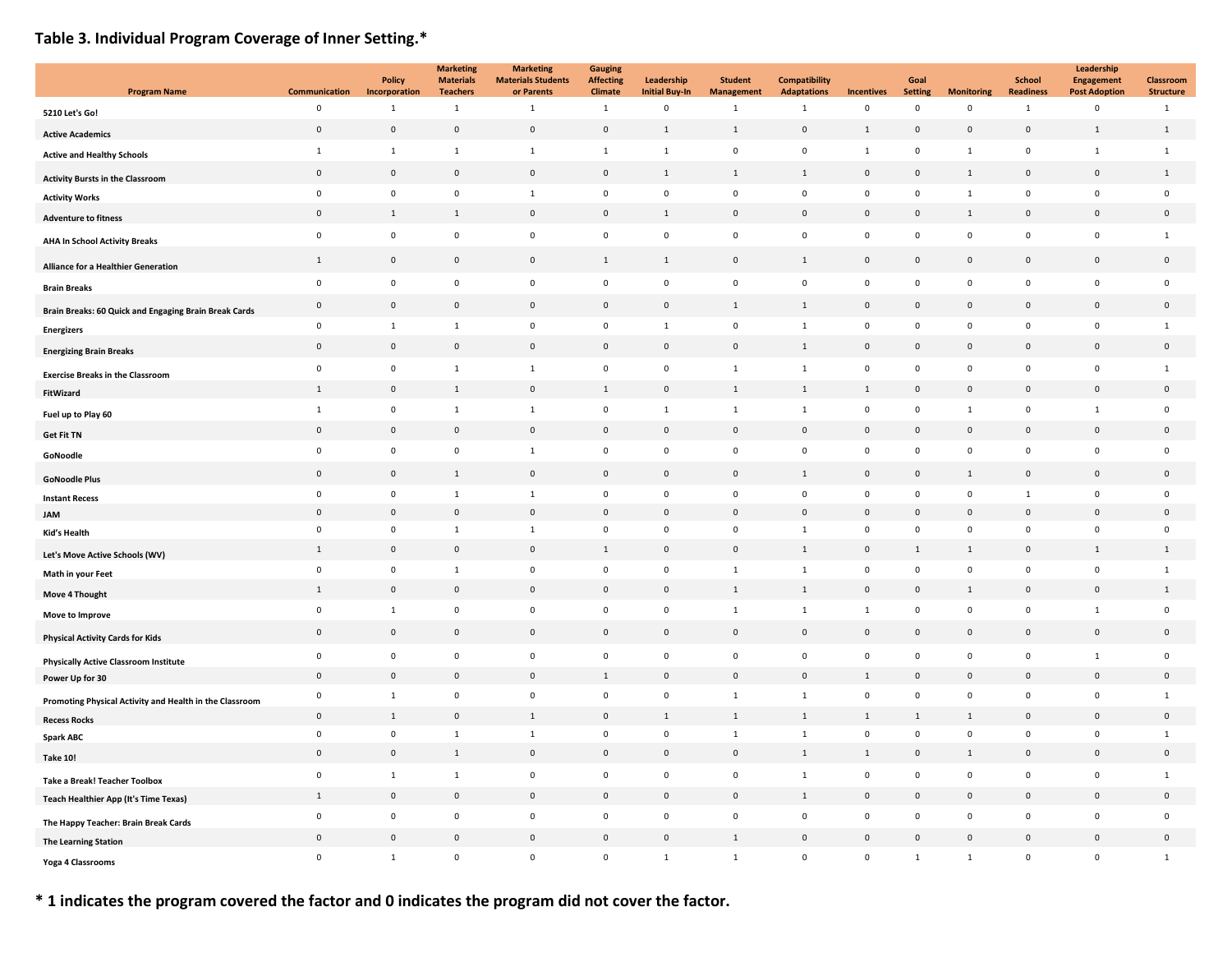# **Table 4. Individual Program Coverage of Characteristics of Individuals.\***

| <b>Program Name</b>                                     | <b>Health Benefits</b> | Non-Health<br><b>Benefits</b> | <b>Teacher Motivation</b><br><b>Attitudes Around Program</b> | Self-efficacy | <b>Teacher Stage</b><br>of Change | <b>Teacher Attitude</b><br><b>Value toward PA</b> |
|---------------------------------------------------------|------------------------|-------------------------------|--------------------------------------------------------------|---------------|-----------------------------------|---------------------------------------------------|
| 5210 Let's Go!                                          | $\mathbf 1$            | $\mathbf 1$                   | $\pmb{0}$                                                    | 0             | 0                                 | $\mathbf{1}$                                      |
| <b>Active Academics</b>                                 | $1\,$                  | $\mathbf 1$                   | $\pmb{0}$                                                    | $\pmb{0}$     | $\pmb{0}$                         | $\mathbf 0$                                       |
| <b>Active and Healthy Schools</b>                       | $\mathbf{1}$           | $\mathbf{1}$                  | $\mathbf 0$                                                  | 0             | 0                                 | $\mathbf{1}$                                      |
| <b>Activity Bursts in the Classroom</b>                 | $\mathbf{1}$           | $\,1\,$                       | $\pmb{0}$                                                    | $\pmb{0}$     | $\mathbf 0$                       | $\,1\,$                                           |
| <b>Activity Works</b>                                   | $\mathbf{1}$           | $\mathbf 1$                   | $\pmb{0}$                                                    | 0             | 0                                 | $\pmb{0}$                                         |
| <b>Adventure to fitness</b>                             | $1\,$                  | $\,1\,$                       | $\pmb{0}$                                                    | $\pmb{0}$     | $\pmb{0}$                         | $\pmb{0}$                                         |
| <b>AHA In School Activity Breaks</b>                    | $\mathbf 1$            | $\mathbf 1$                   | $\pmb{0}$                                                    | $\mathbf 0$   | $\mathbf 0$                       | $\pmb{0}$                                         |
| <b>Alliance for a Healthier Generation</b>              | $\mathbf{1}$           | $\mathbf{1}$                  | $\pmb{0}$                                                    | 0             | $\pmb{0}$                         | $\mathbf 0$                                       |
| <b>Brain Breaks</b>                                     | $\mathsf 0$            | $\,1\,$                       | $\pmb{0}$                                                    | $\pmb{0}$     | $\mathbf 0$                       | $\pmb{0}$                                         |
| Brain Breaks: 60 Quick and Engaging Brain Break Cards   | $\mathbf 0$            | $\,1\,$                       | $\pmb{0}$                                                    | $\pmb{0}$     | $\pmb{0}$                         | $\mathbf 0$                                       |
| <b>Energizers</b>                                       | $\mathbf{1}$           | $\pmb{0}$                     | $\pmb{0}$                                                    | $\mathbf 1$   | $\mathbf 0$                       | $\pmb{0}$                                         |
| <b>Energizing Brain Breaks</b>                          | $\mathbf{1}$           | $1\,$                         | $\pmb{0}$                                                    | $\pmb{0}$     | $\mathbf 0$                       | $\mathsf{O}\xspace$                               |
| <b>Exercise Breaks in the Classroom</b>                 | $\mathbf 1$            | $\mathbf 1$                   | $\pmb{0}$                                                    | $\mathbf 1$   | $\pmb{0}$                         | $\pmb{0}$                                         |
| FitWizard                                               | $\mathbf{1}$           | $\,1\,$                       | 0                                                            | 0             | $\mathbf 1$                       | $\mathbf 0$                                       |
| Fuel up to Play 60                                      | $\mathsf 0$            | $\,1\,$                       | $\mathbf 1$                                                  | $\mathbf 0$   | $\mathbf 0$                       | $\pmb{0}$                                         |
| <b>Get Fit TN</b>                                       | $\mathsf 0$            | $\mathbf 0$                   | $\pmb{0}$                                                    | $\pmb{0}$     | $\pmb{0}$                         | $\mathbf 0$                                       |
| GoNoodle                                                | $\mathbf{1}$           | $\pmb{0}$                     | $\pmb{0}$                                                    | 0             | 0                                 | $\mathbf 0$                                       |
| <b>GoNoodle Plus</b>                                    | 1                      | $\mathsf 0$                   | $\pmb{0}$                                                    | $\pmb{0}$     | $\mathbf 0$                       | $\mathsf 0$                                       |
| <b>Instant Recess</b>                                   | $\mathbf{1}$           | $\mathbf 1$                   | $\pmb{0}$                                                    | 0             | 0                                 | $\mathbf 0$                                       |
| <b>JAM</b>                                              | $\pmb{0}$              | $\mathsf 0$                   | $\pmb{0}$                                                    | $\pmb{0}$     | $\mathbf 0$                       | $\mathsf 0$                                       |
| Kid's Health                                            | $\mathbf{1}$           | $\mathbf 1$                   | $\pmb{0}$                                                    | 0             | $\pmb{0}$                         | $\mathbf{1}$                                      |
| Let's Move Active Schools (WV)                          | $\mathbf{1}$           | $\mathbf{1}$                  | 0                                                            | $\pmb{0}$     | $\pmb{0}$                         | 0                                                 |
| Math in your Feet                                       | $\mathbf 0$            | $\mathbf 1$                   | $\pmb{0}$                                                    | $\mathbf 1$   | $\mathbf 1$                       | $\pmb{0}$                                         |
| Move 4 Thought                                          | $\mathbf{1}$           | $\,1\,$                       | $\mathbf{1}$                                                 | $\mathbf{1}$  | $\pmb{0}$                         | $\pmb{0}$                                         |
| Move to Improve                                         | $\mathbf{1}$           | $\mathbf 1$                   | $\pmb{0}$                                                    | 0             | $\pmb{0}$                         | $\pmb{0}$                                         |
| <b>Physical Activity Cards for Kids</b>                 | $\pmb{0}$              | $\mathbf 0$                   | $\pmb{0}$                                                    | $\pmb{0}$     | $\pmb{0}$                         | $\mathbf 0$                                       |
| <b>Physically Active Classroom Institute</b>            | $\mathbf 0$            | $\mathbf{1}$                  | $\pmb{0}$                                                    | 0             | 0                                 | $\mathbf 0$                                       |
| Power Up for 30                                         | $1\,$                  | $\,1\,$                       | $\pmb{0}$                                                    | $\pmb{0}$     | $\mathbf 0$                       | $\mathbf 0$                                       |
| Promoting Physical Activity and Health in the Classroom | $\mathbf{1}$           | $\mathbf{1}$                  | $\mathbf{1}$                                                 | 0             | 0                                 | $\mathbf{1}$                                      |
| <b>Recess Rocks</b>                                     | $1\,$                  | $\mathbf 1$                   | $\pmb{0}$                                                    | $\pmb{0}$     | $\pmb{0}$                         | $\mathbf 0$                                       |
| <b>Spark ABC</b>                                        | $\mathbf{1}$           | $\mathbf{1}$                  | $\pmb{0}$                                                    | 0             | 0                                 | $\mathbf 0$                                       |
| <b>Take 10!</b>                                         | $\mathbf{1}$           | $\mathbf 1$                   | $\pmb{0}$                                                    | $\pmb{0}$     | $\pmb{0}$                         | $\pmb{0}$                                         |
| <b>Take a Break! Teacher Toolbox</b>                    | 1                      | $\mathbf{1}$                  | $\mathbf{1}$                                                 | 0             | 0                                 | $\pmb{0}$                                         |
| Teach Healthier App (It's Time Texas)                   | $\mathsf 0$            | $\mathbf 0$                   | $\pmb{0}$                                                    | $\pmb{0}$     | $\pmb{0}$                         | $\pmb{0}$                                         |
| The Happy Teacher: Brain Break Cards                    | $\mathbf{1}$           | $\mathbf 1$                   | $\pmb{0}$                                                    | 0             | 0                                 | $\mathbf 0$                                       |
| <b>The Learning Station</b>                             | $1\,$                  | $\mathbf 1$                   | $\pmb{0}$                                                    | $\,1\,$       | $\pmb{0}$                         | $\pmb{0}$                                         |
| Yoga 4 Classrooms                                       | $\mathbf 1$            | $\mathbf 1$                   | $\mathbf 1$                                                  | 0             | $\pmb{0}$                         | $\mathbf 1$                                       |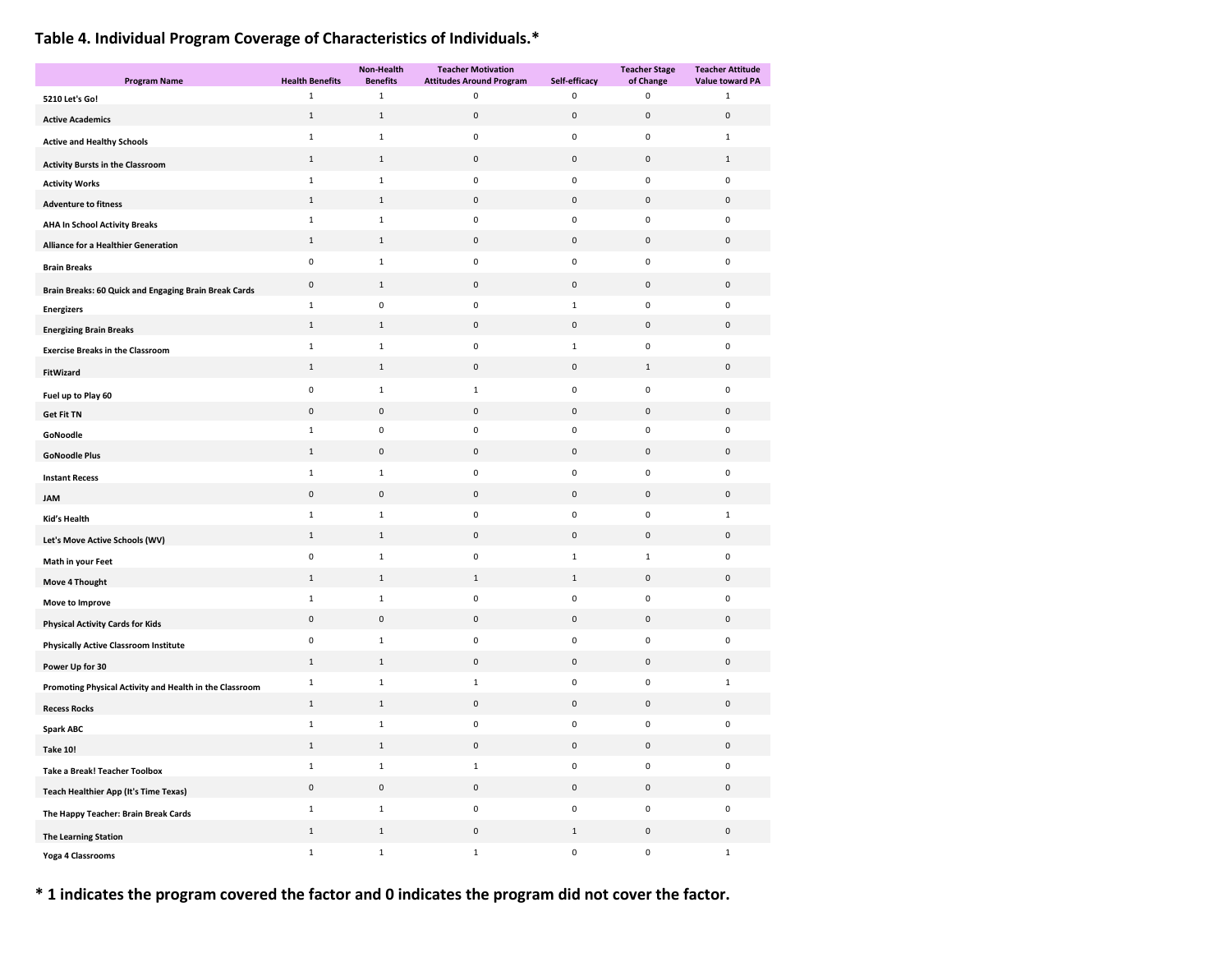# **Table 5. Individual Program Coverage of Process.\***

|                                                         | <b>Scheduling</b> | Dose & Dose                 | <b>Teacher</b> | Implementation | <b>External</b> | <b>External</b><br><b>Information</b> |                       |                     |
|---------------------------------------------------------|-------------------|-----------------------------|----------------|----------------|-----------------|---------------------------------------|-----------------------|---------------------|
| <b>Program Name</b>                                     | <b>Materials</b>  | Quantity                    | Participation  | Leaders        | Involvement     | <b>Sharing</b>                        | <b>Accountability</b> | <b>Outcomes</b>     |
| 5210 Let's Go!                                          | $\,1\,$           | 0                           | $\mathbf 1$    | $\mathbf 1$    | $\mathbf 1$     | $\mathbf 1$                           | $\pmb{0}$             | $\mathbf{1}$        |
| <b>Active Academics</b>                                 | 0                 | $\mathbf{1}$                | $\pmb{0}$      | $\mathbf 0$    | $\pmb{0}$       | $1\,$                                 | $\mathsf 0$           | 0                   |
| <b>Active and Healthy Schools</b>                       | $\,$ 1 $\,$       | $\mathbf 1$                 | $\,$ 1         | $\mathbf{1}$   | $\mathbf 1$     | 0                                     | $\mathbf{1}$          | $\mathbf{1}$        |
| <b>Activity Bursts in the Classroom</b>                 | $\,1\,$           | $\mathbf 1$                 | $\pmb{0}$      | $\mathsf 0$    | $\mathbf 0$     | $\pmb{0}$                             | $\bf 0$               | $\mathsf{O}\xspace$ |
| <b>Activity Works</b>                                   | $\mathbf{1}$      | 1                           | $\mathbf{1}$   | $\mathbf 0$    | $\mathbf 0$     | 0                                     | $\mathsf 0$           | $\mathbf{1}$        |
| <b>Adventure to fitness</b>                             | $\mathbf{1}$      | $\mathbf{1}$                | $\mathbf{1}$   | $\mathsf 0$    | $\mathbf{1}$    | $\mathbf{1}$                          | $\mathsf 0$           | 1                   |
| <b>AHA In School Activity Breaks</b>                    | $\pmb{0}$         | $\mathbf 1$                 | $\mathbf 1$    | $\mathbf 0$    | $\mathbf 0$     | 0                                     | $\mathbf 0$           | $\mathbf 0$         |
| Alliance for a Healthier Generation                     | $\pmb{0}$         | $\mathbf 1$                 | $\pmb{0}$      | $\mathbf 0$    | $\,$ 1          | $\mathbf 1$                           | $\mathbf 0$           | $\mathbf 0$         |
| <b>Brain Breaks</b>                                     | $\pmb{0}$         | $\mathbf 1$                 | $\pmb{0}$      | $\mathsf 0$    | $\pmb{0}$       | 0                                     | $\pmb{0}$             | $\pmb{0}$           |
| Brain Breaks: 60 Quick and Engaging Brain Break Cards   | $\pmb{0}$         | $1\,$                       | $\pmb{0}$      | $\mathbf 0$    | $\mathbf 0$     | 0                                     | $\mathbf 0$           | $\mathbf 0$         |
| <b>Energizers</b>                                       | $\pmb{0}$         | $\mathbf 1$                 | $\,$ 1         | $\mathbf 0$    | $\mathbf 0$     | 0                                     | $\mathbf 0$           | $\mathbf 0$         |
| <b>Energizing Brain Breaks</b>                          | $\mathbf{1}$      | $\mathbf{1}$                | $\mathbf 0$    | $\mathsf 0$    | $\mathsf 0$     | $\pmb{0}$                             | $\mathsf 0$           | $\mathsf{O}\xspace$ |
| <b>Exercise Breaks in the Classroom</b>                 | $\mathbf{1}$      | $\mathbf 1$                 | $\mathbf{1}$   | $\mathbf 0$    | $\mathbf{1}$    | 0                                     | $\mathbf 0$           | $\mathsf 0$         |
| FitWizard                                               | $\mathsf 0$       | $\mathbf 1$                 | $\pmb{0}$      | $\mathsf 0$    | $\mathbf 0$     | $\mathbf 1$                           | $\mathsf 0$           | $\mathbf 0$         |
| Fuel up to Play 60                                      | $\mathbf{1}$      | $\mathbf{1}$                | $\mathbf{1}$   | $\mathbf{1}$   | $\mathbf{1}$    | $\mathbf{1}$                          | $\mathbf 0$           | $\mathbf{1}$        |
| <b>Get Fit TN</b>                                       | $\pmb{0}$         | $\pmb{0}$                   | $\pmb{0}$      | $\mathbf 0$    | $\mathsf 0$     | $\mathbf 1$                           | $\mathbf 0$           | $\mathbf 0$         |
| GoNoodle                                                | $\pmb{0}$         | $\mathbf 0$                 | $\pmb{0}$      | $\mathbf 0$    | $\mathbf 0$     | $\pmb{0}$                             | $\mathbf 0$           | $\mathbf 0$         |
|                                                         | 1                 | $\pmb{0}$                   | $\pmb{0}$      | $\mathbf 0$    | $\mathbf 0$     | $\,1$                                 | $\mathsf 0$           | $\mathsf{O}\xspace$ |
| <b>GoNoodle Plus</b>                                    | $\mathsf 0$       | $\mathbf{1}$                | $\pmb{0}$      | $\mathbf{1}$   | $\mathbf 0$     | 0                                     | $\mathbf 0$           | $\mathbf 0$         |
| <b>Instant Recess</b>                                   | $\pmb{0}$         | $\mathbf 1$                 | $\pmb{0}$      | $\mathsf 0$    | $\mathbf 1$     | 0                                     | $\mathsf 0$           | $\mathbf 0$         |
| <b>JAM</b>                                              | $\pmb{0}$         | $\mathbf 1$                 | $\mathbf{1}$   | $\mathbf 0$    | $\mathbf{1}$    | 0                                     | $\mathbf 0$           | $\mathbf 0$         |
| <b>Kid's Health</b>                                     | $\mathbf{1}$      | $\mathbf 1$                 | $\bf 0$        | $\mathbf{1}$   | $\mathbf 0$     | $\pmb{0}$                             | $\mathsf 0$           | $\mathbf 0$         |
| Let's Move Active Schools (WV)                          | $\pmb{0}$         | $\mathbf 1$                 | $\mathbf 1$    | $\mathbf 0$    | $\mathbf 0$     | $\mathbf 1$                           | $\mathbf 0$           | $\mathbf{1}$        |
| Math in your Feet                                       | $\pmb{0}$         |                             | $\pmb{0}$      | $\mathsf 0$    | $\pmb{0}$       |                                       | $\mathsf 0$           |                     |
| Move 4 Thought                                          | $\mathbf 1$       | $\mathbf{1}$<br>$\mathbf 1$ | $\pmb{0}$      | $\mathbf{1}$   | $\mathbf 0$     | $\mathbf 1$<br>0                      | $\pmb{0}$             | 0<br>$\mathbf 0$    |
| Move to Improve                                         |                   |                             |                |                |                 |                                       |                       |                     |
| <b>Physical Activity Cards for Kids</b>                 | $\mathsf 0$       | $\pmb{0}$                   | $\mathbf 0$    | $\mathsf 0$    | $\mathsf 0$     | 0                                     | $\mathbf{0}$          | $\mathsf 0$         |
| <b>Physically Active Classroom Institute</b>            | 0                 | $\pmb{0}$                   | 0              | $\mathbf 0$    | $\pmb{0}$       | 0                                     | $\mathbf 0$           | $\mathsf{O}\xspace$ |
| Power Up for 30                                         | $\mathbf 0$       | $1\,$                       | $\pmb{0}$      | $\mathbf 0$    | $\pmb{0}$       | $\mathbf 1$                           | $\mathbf 0$           | $\mathbf 0$         |
| Promoting Physical Activity and Health in the Classroom | 0                 | $\mathbf 1$                 | $\mathbf 1$    | $\mathbf 0$    | $\mathbf{1}$    | 0                                     | $\mathbf 0$           | 0                   |
| <b>Recess Rocks</b>                                     | $\mathbf{1}$      | $\mathbf 1$                 | $\,1\,$        | $\mathsf 0$    | $\mathbf 1$     | $\mathbf 1$                           | $\mathsf 0$           | $\mathbf{1}$        |
| <b>Spark ABC</b>                                        | $\mathbf{1}$      | $\mathbf 1$                 | 0              | $\mathbf 0$    | $\pmb{0}$       | 0                                     | $\mathbf 0$           | 0                   |
| <b>Take 10!</b>                                         | $\,1$             | $\mathbf 1$                 | $\pmb{0}$      | $\mathbf 0$    | 0               | 0                                     | $\mathbf 0$           | $1\,$               |
| <b>Take a Break! Teacher Toolbox</b>                    | $\mathbf 1$       | $\mathbf 1$                 | $\,$ 1         | $\mathbf 0$    | $\mathbf 0$     | 0                                     | $\mathbf 0$           | $\mathbf 0$         |
| Teach Healthier App (It's Time Texas)                   | $\pmb{0}$         | $\mathbf 1$                 | $\pmb{0}$      | $\bf 0$        | $\mathsf 0$     | $\pmb{0}$                             | $\bf 0$               | $\mathsf{O}\xspace$ |
| The Happy Teacher: Brain Break Cards                    | $\pmb{0}$         | $\pmb{0}$                   | 0              | $\mathbf 0$    | $\mathbf 0$     | $\,1$                                 | $\mathbf 0$           | 0                   |
| <b>The Learning Station</b>                             | $\mathbf{1}$      | $\pmb{0}$                   | $\,1\,$        | $\mathsf 0$    | $\mathsf 0$     | 0                                     | $\mathsf 0$           | $\mathbf 0$         |
| Yoga 4 Classrooms                                       | $\,1\,$           | $\mathbf{1}$                | $\mathbf 1$    | $\mathbf{1}$   | $\mathbf 1$     | $\mathbf 1$                           | $\mathbf 0$           | $\mathbf{1}$        |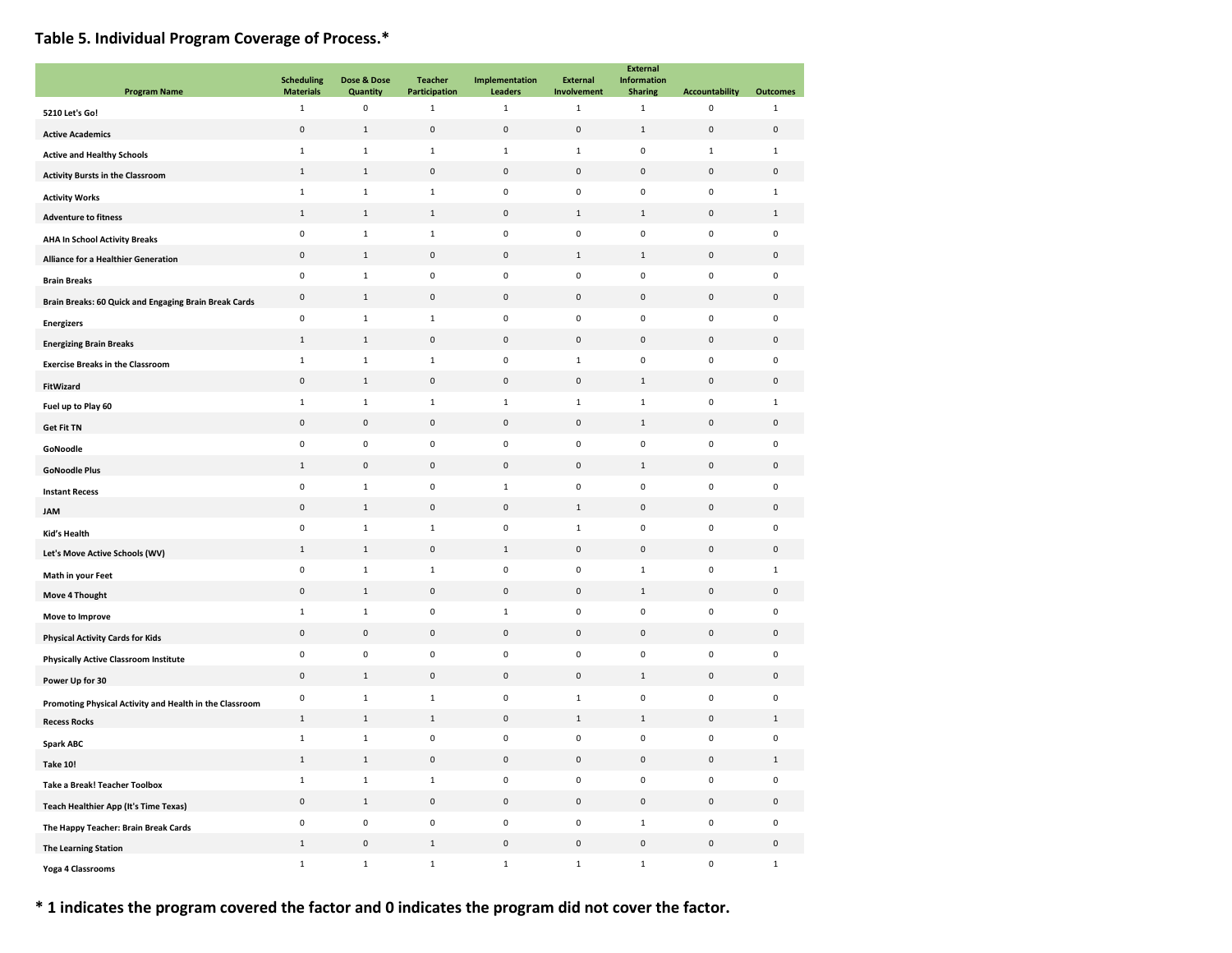#### **References**

1 Troiano, R. P., Berrigan, D., Dodd, K. W., Masse, L. C., Tilert, T., & McDowell, M. (2008). Physical activity in the United States measured by accelerometer. Medicine and science in sports and exercise, 40(1), 181.

2 Center for Clinical Management Research. (2014). Consolidated Framework for Implementation Research. Retrieved from<http://www.cfirguide.org/>

3 Bejarano, C., Snow, K., Lane, H., Calvert, H., Hoppe, K., Alfonsin, N., …Carlson, J. (2018). A tool and methodology for assessing coverage of implementation factors in health promotion programs. Manuscript submitted for publication.

4 Calvert, H., Lane, H., Bejarano, C., Snow, K., Hoppe, K., Alfonsin, N., …Carlson, J. (2018). An evaluation of the coverage of theoretically-based implementation factors in disseminated classroom physical activity programs. Manuscript submitted for publication.